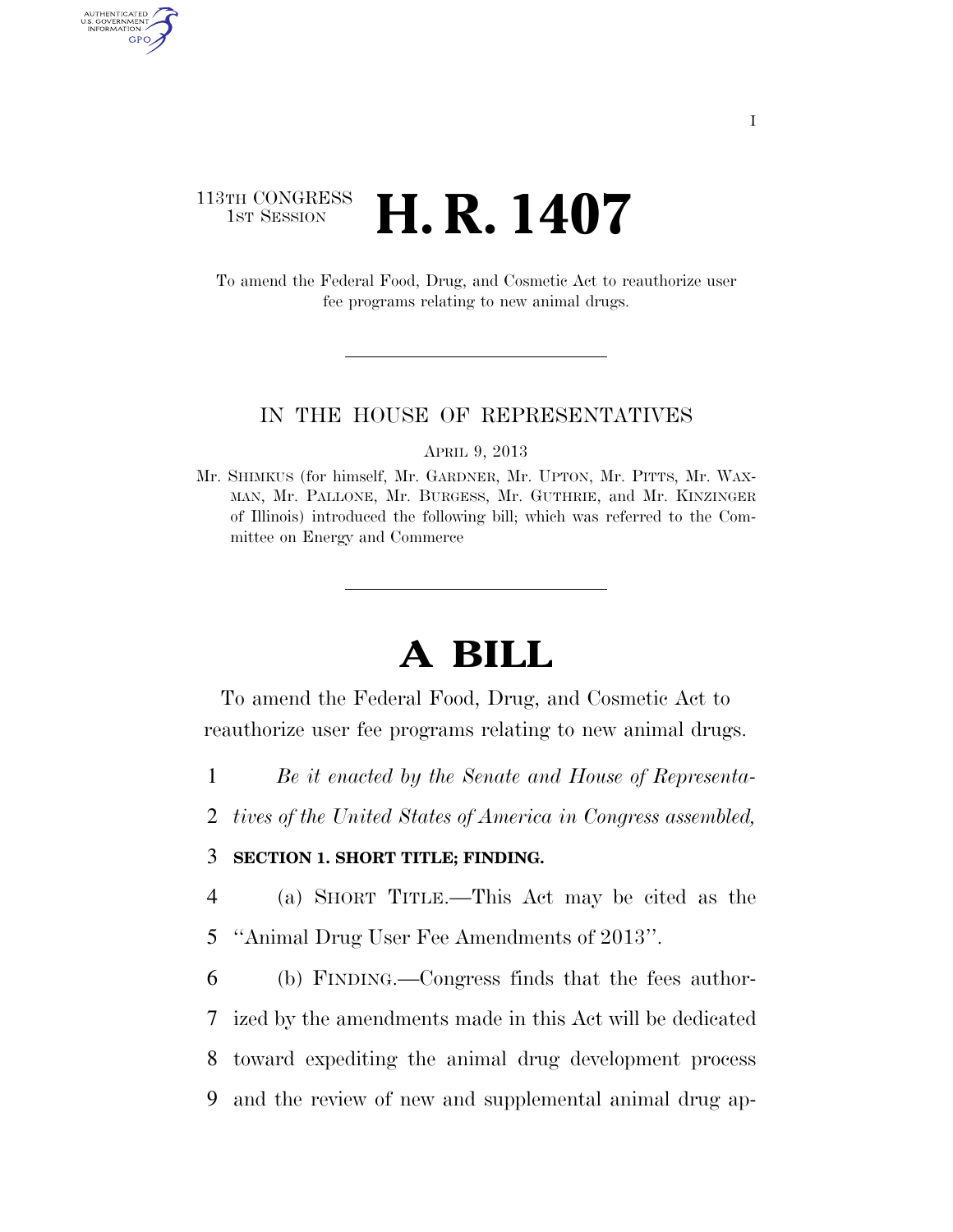plications and investigational animal drug submissions as set forth in the goals identified, for purposes of part 4 of subchapter C of chapter VII of the Federal Food, Drug, and Cosmetic Act, in the letters from the Secretary of Health and Human Services to the Chairman of the Com- mittee on Energy and Commerce of the House of Rep- resentatives and the Chairman of the Committee on Health, Education, Labor, and Pensions of the Senate as set forth in the Congressional Record.

#### **SEC. 2. DEFINITIONS.**

 Section 739 of the Federal Food, Drug, and Cosmetic Act (21 U.S.C. 379j–11) is amended to read as follows: **''SEC. 739. DEFINITIONS.** 

''For purposes of this part:

15 "(1) The term 'animal drug application' means an application for approval of any new animal drug submitted under section 512(b)(1). Such term does not include either a new animal drug application submitted under section 512(b)(2) or a supplemental animal drug application.

21  $\langle \langle 2 \rangle$  The term 'supplemental animal drug appli-cation' means—

23 ''(A) a request to the Secretary to approve a change in an animal drug application which has been approved; or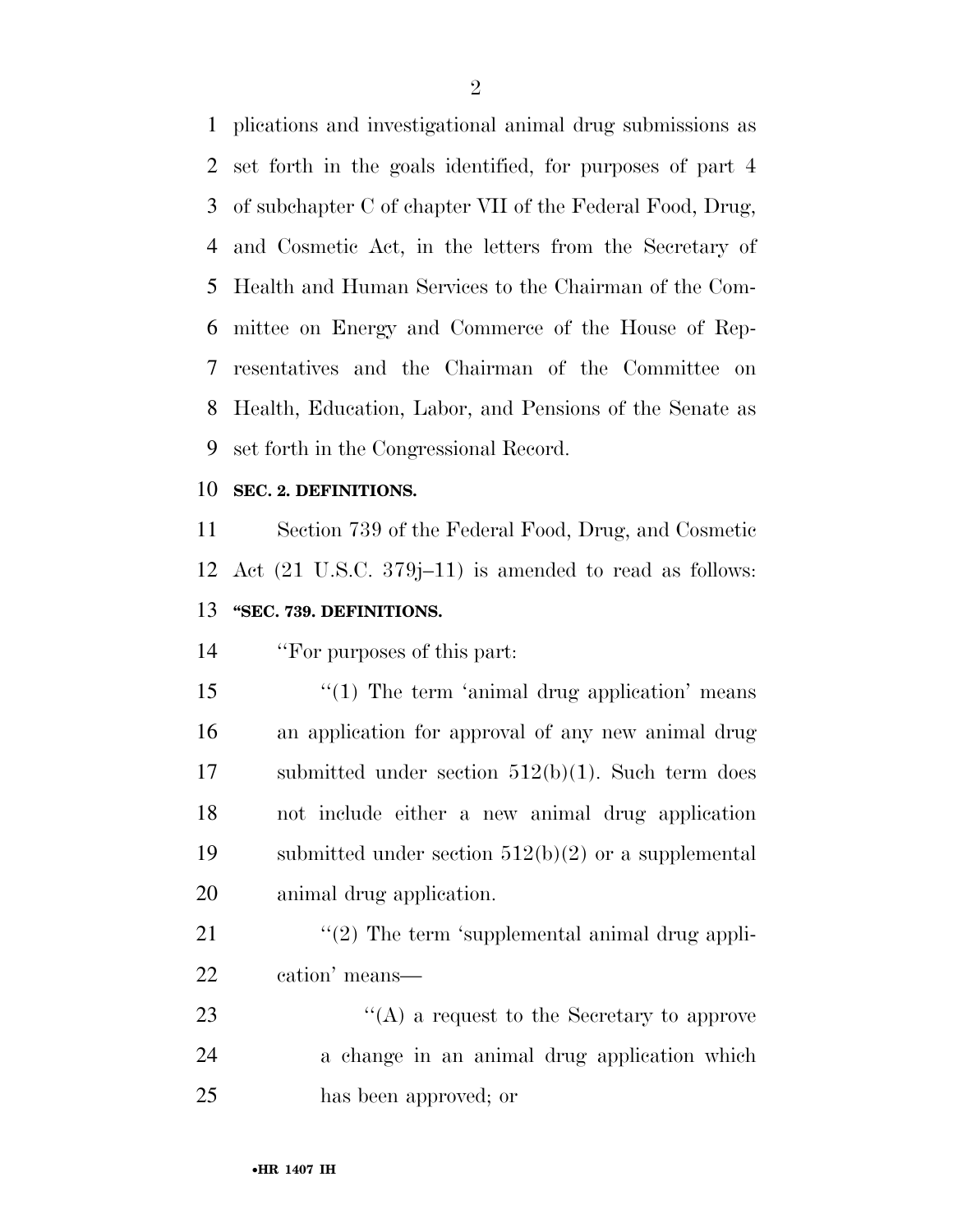1 ''(B) a request to the Secretary to approve 2 a change to an application approved under sec- tion  $512(c)(2)$  for which data with respect to safety or effectiveness are required.

5 "(3) The term 'animal drug product' means each specific strength or potency of a particular ac- tive ingredient or ingredients in final dosage form marketed by a particular manufacturer or dis- tributor, which is uniquely identified by the labeler code and product code portions of the national drug code, and for which an animal drug application or a supplemental animal drug application has been ap-proved.

14 ''(4) The term 'animal drug establishment' means a foreign or domestic place of business which is at one general physical location consisting of one or more buildings all of which are within 5 miles of each other, at which one or more animal drug prod-ucts are manufactured in final dosage form.

20  $\frac{1}{20}$  The term 'investigational animal drug sub-mission' means—

22  $\langle (A)$  the filing of a claim for an investiga-23 tional exemption under section 512(j) for a new animal drug intended to be the subject of an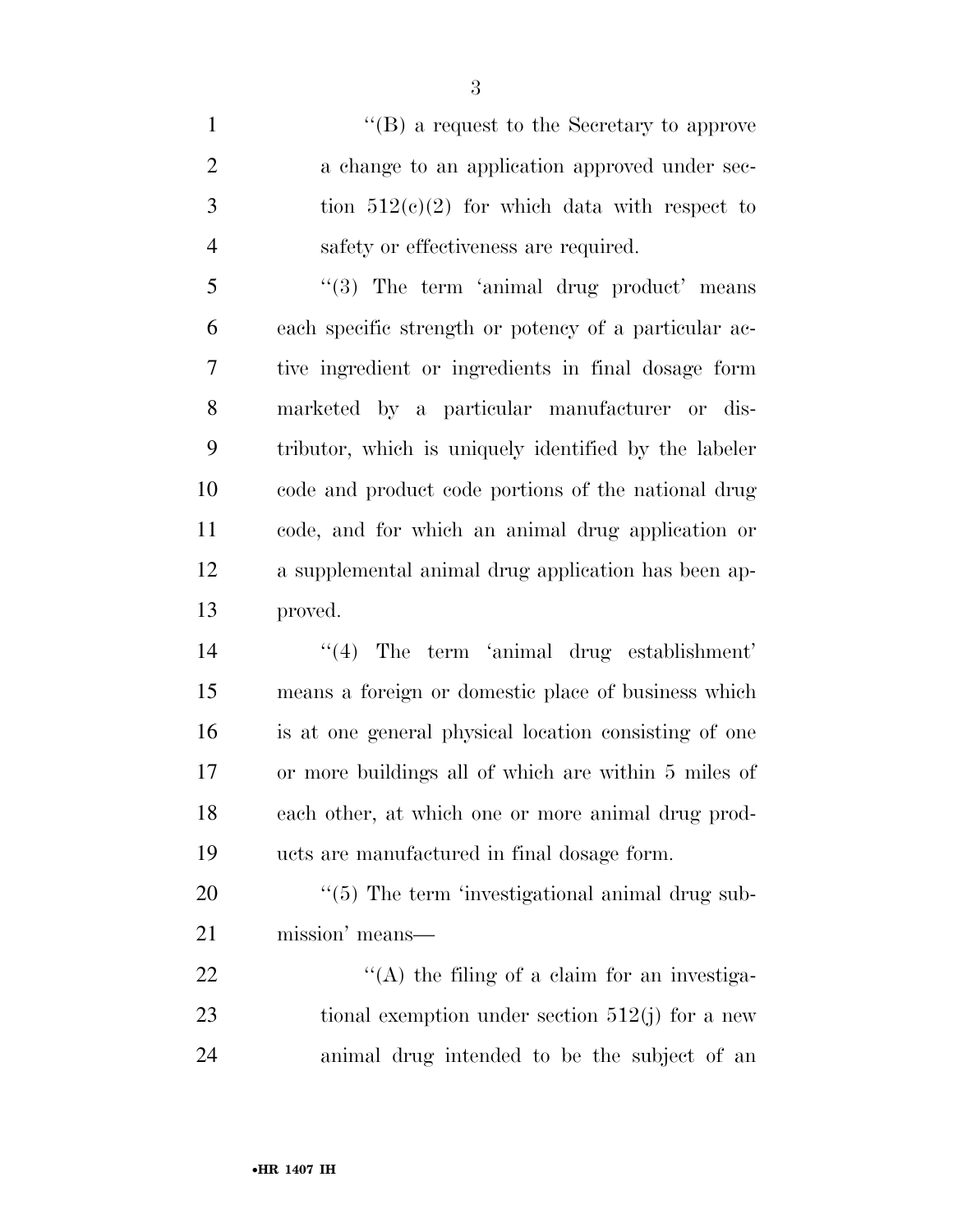| $\mathbf{1}$   | animal drug application or a supplemental ani-                |
|----------------|---------------------------------------------------------------|
| $\overline{2}$ | mal drug application; or                                      |
| 3              | $\lq\lq$ the submission of information for the                |
| $\overline{4}$ | purpose of enabling the Secretary to evaluate                 |
| 5              | the safety or effectiveness of an animal drug                 |
| 6              | application or supplemental animal drug appli-                |
| 7              | cation in the event of their filing.                          |
| 8              | $\cdot\cdot\cdot(6)$ The term 'animal drug sponsor' means ei- |
| 9              | ther an applicant named in an animal drug applica-            |
| 10             | tion that has not been withdrawn by the applicant             |
| 11             | and for which approval has not been withdrawn by              |
| 12             | the Secretary, or a person who has submitted an in-           |
| 13             | vestigational animal drug submission that has not             |
| 14             | been terminated or otherwise rendered inactive by             |
| 15             | the Secretary.                                                |
| 16             | $\lq(7)$ The term 'final dosage form' means, with             |
| 17             | respect to an animal drug product, a finished dosage          |
| 18             | form which is approved for administration to an ani-          |
| 19             | mal without substantial further manufacturing. Such           |
| 20             | term includes animal drug products intended for               |
| 21             | mixing in animal feeds.                                       |
| 22             | $\cdot\cdot$ (8) The term 'process for the review of animal   |
| 23             | drug applications' means the following activities of          |

the Secretary with respect to the review of animal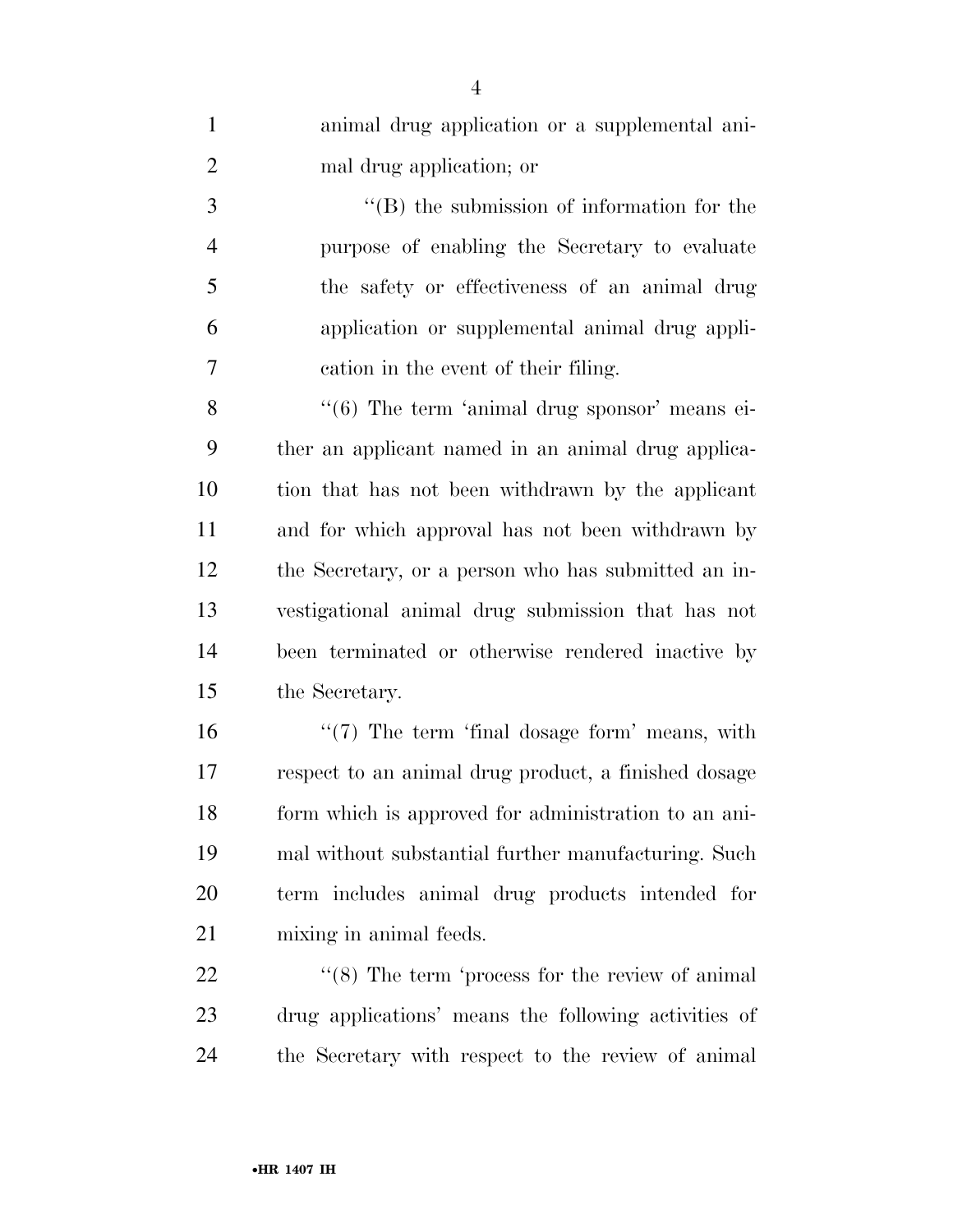| $\mathbf{1}$   | drug applications, supplemental animal drug applica- |
|----------------|------------------------------------------------------|
| $\overline{2}$ | tions, and investigational animal drug submissions:  |
| 3              | "(A) The activities necessary for the re-            |
| $\overline{4}$ | view of animal drug applications, supplemental       |
| 5              | animal drug applications, and investigational        |
| 6              | animal drug submissions.                             |
| 7              | "(B) The issuance of action letters which            |
| 8              | approve animal drug applications or supple-          |
| 9              | mental animal drug applications or which set         |
| 10             | forth in detail the specific deficiencies in animal  |
| 11             | drug applications, supplemental animal drug          |
| 12             | applications, or investigational animal drug sub-    |
| 13             | missions and, where appropriate, the actions         |
| 14             | necessary to place such applications, supple-        |
| 15             | ments, or submissions in condition for approval.     |
| 16             | "(C) The inspection of animal drug estab-            |
| 17             | lishments and other facilities undertaken as         |
| 18             | part of the Secretary's review of pending animal     |
| 19             | drug applications, supplemental animal drug          |
| 20             | applications, and investigational animal drug        |
| 21             | submissions.                                         |
| 22             | "(D) Monitoring of research conducted in             |
| 23             | connection with the review of animal drug ap-        |

plications, supplemental animal drug applica-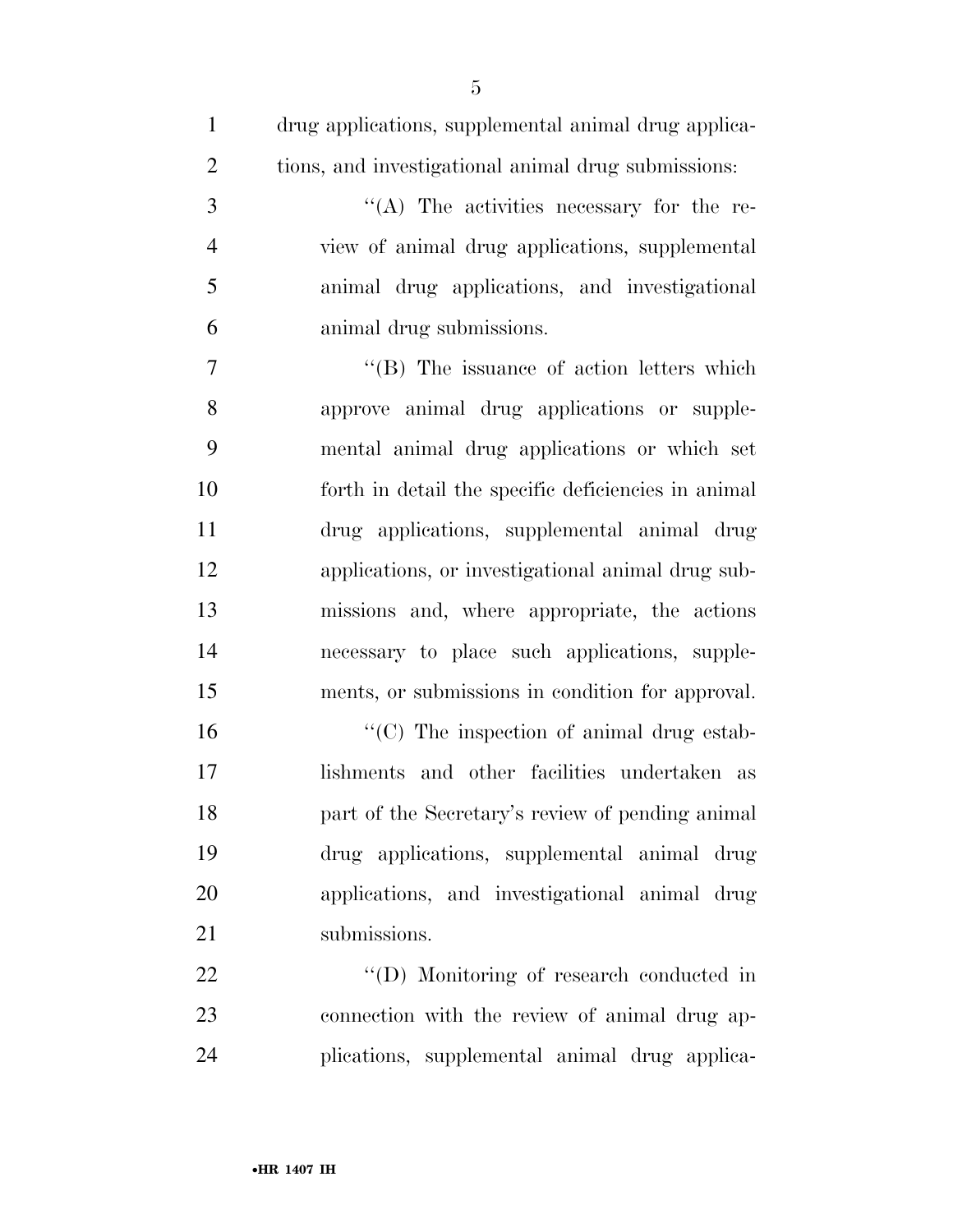|                | 6                                                   |
|----------------|-----------------------------------------------------|
| $\mathbf{1}$   | tions, and investigational animal drug submis-      |
| $\overline{2}$ | sions.                                              |
| 3              | $\lq\lq(E)$ The development of regulations and      |
| $\overline{4}$ | policy related to the review of animal drug ap-     |
| 5              | plications, supplemental animal drug applica-       |
| 6              | tions, and investigational animal drug submis-      |
| 7              | sions.                                              |
| 8              | "(F) Development of standards for prod-             |
| 9              | ucts subject to review.                             |
| 10             | $\lq\lq(G)$ Meetings between the agency and the     |
| 11             | animal drug sponsor.                                |
| 12             | "(H) Review of advertising and labeling             |
| 13             | prior to approval of an animal drug application     |
| 14             | or supplemental animal drug application, but        |
| 15             | not after such application has been approved.       |
| 16             | $\lq(9)$ The term 'costs of resources allocated for |
| 17             | the process for the review of animal drug applica-  |
| 18             | tions' means the expenses in connection with the    |
| 19             | process for the review of animal drug applications  |
| 20             | $for-$                                              |
| 21             | $\lq\lq$ officers and employees of the Food         |
| 22             | and Drug Administration, contractors of the         |
| 23             | Food and Drug Administration, advisory com-         |
| 24             | mittees consulted with respect to the review of     |
| 25             | specific animal drug applications, supplemental     |

•**HR 1407 IH**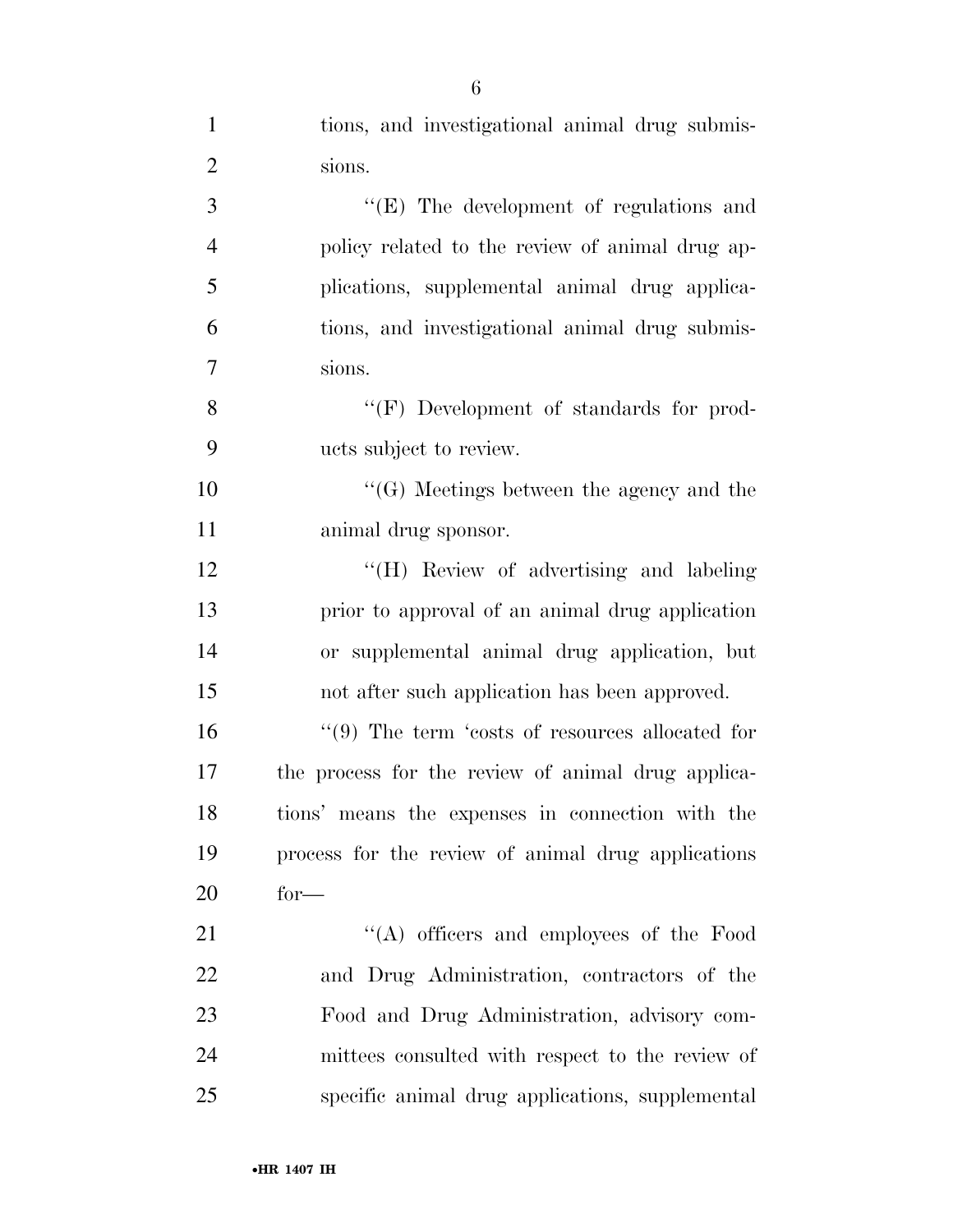| $\mathbf{1}$   | animal drug applications, or investigational ani-        |
|----------------|----------------------------------------------------------|
| $\overline{2}$ | mal drug submissions, and costs related to such          |
| 3              | officers, employees, committees, and contrac-            |
| $\overline{4}$ | tors, including costs for travel, education, and         |
| 5              | recruitment and other personnel activities;              |
| 6              | $\lq\lq$ management of information and the               |
| 7              | acquisition, maintenance, and repair of com-             |
| 8              | puter resources;                                         |
| 9              | "(C) leasing, maintenance, renovation, and               |
| 10             | repair of facilities and acquisition, maintenance,       |
| 11             | and repair of fixtures, furniture, scientific            |
| 12             | equipment, and other necessary materials and             |
| 13             | supplies; and                                            |
| 14             | $\lq\lq$ (D) collecting fees under section 740 and       |
| 15             | accounting for resources allocated for the re-           |
| 16             | view of animal drug applications, supplemental           |
| 17             | animal drug applications, and investigational            |
| 18             | animal drug submissions.                                 |
| 19             | "(10) The term 'adjustment factor' applicable            |
| 20             | to a fiscal year refers to the formula set forth in sec- |
| 21             | tion $735(8)$ with the base or comparator month          |
| 22             | being October 2002.                                      |
| 23             | $\lq(11)$ The term 'person' includes an affiliate        |
| 24             | thereof.                                                 |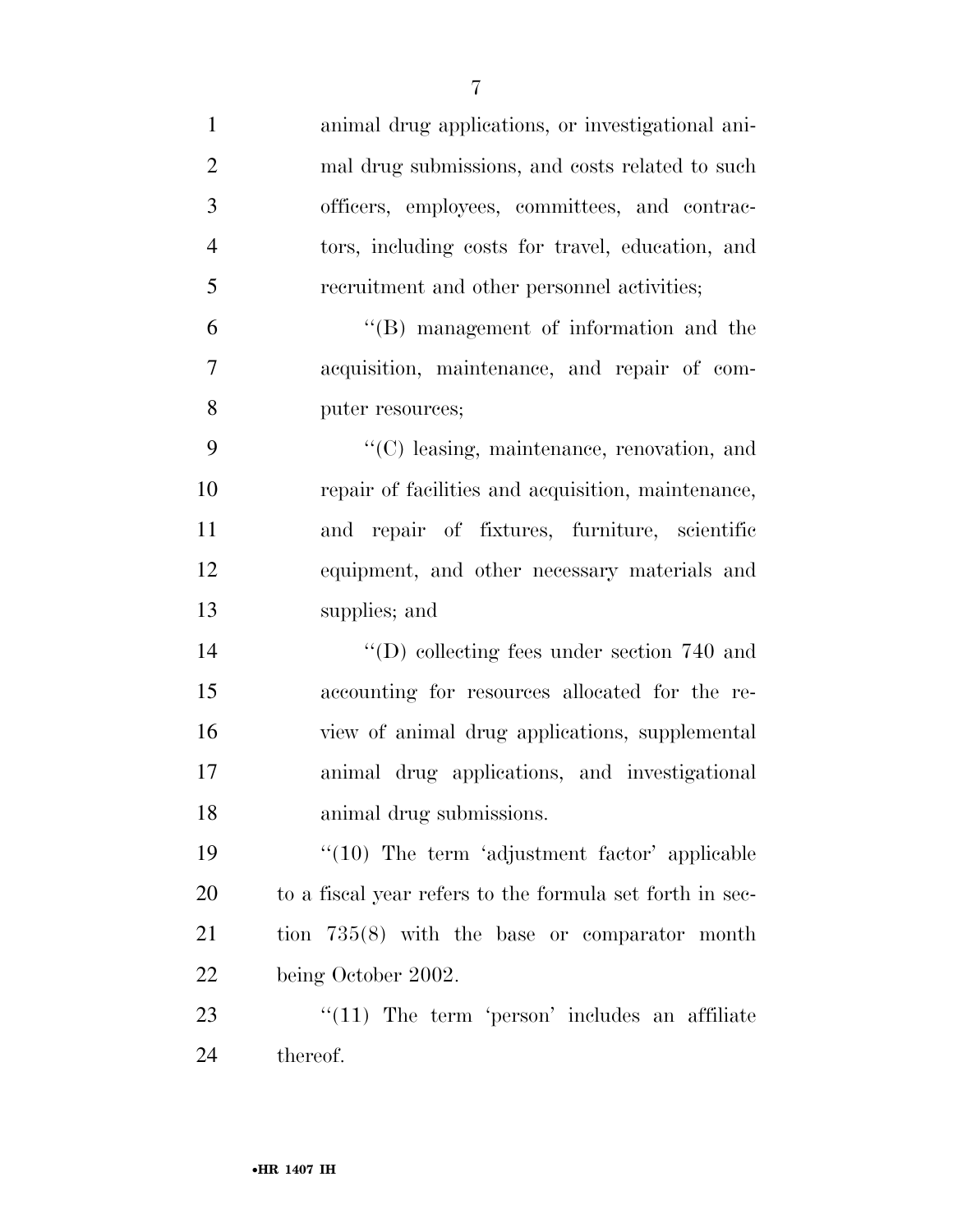| $\mathbf{1}$   | " $(12)$ The term 'affiliate' refers to the defini-               |
|----------------|-------------------------------------------------------------------|
| $\overline{2}$ | tion set forth in section $735(11)$ .".                           |
| 3              | SEC. 3. AUTHORITY TO ASSESS AND USE ANIMAL DRUG                   |
| $\overline{4}$ | FEES.                                                             |
| 5              | Section 740 of the Federal Food, Drug, and Cosmetic               |
| 6              | Act $(21 \text{ U.S.C. } 379j-12)$ is amended to read as follows: |
| 7              | "SEC. 740. AUTHORITY TO ASSESS AND USE ANIMAL DRUG                |
| 8              | FEES.                                                             |
| 9              | "(a) TYPES OF FEES.—Beginning in fiscal year                      |
| 10             | 2004, the Secretary shall assess and collect fees in accord-      |
| 11             | ance with this section as follows:                                |
| 12             | "(1) ANIMAL DRUG APPLICATION AND SUPPLE-                          |
| 13             | MENT FEE.-                                                        |
| 14             | "(A) IN GENERAL.—Each person that sub-                            |
| 15             | mits, on or after September 1, 2003, an animal                    |
| 16             | drug application or a supplemental animal drug                    |
| 17             | application shall be subject to a fee as follows:                 |
| 18             | "(i) A fee established in subsection $(c)$                        |
| 19             | for an animal drug application, except an                         |
| 20             | animal drug application described in sec-                         |
| 21             | tion $512(d)(4)$ .                                                |
| <u>22</u>      | "(ii) A fee established in subsection                             |
| 23             | $(e)$ , in an amount that is equal to 50 per-                     |
| 24             | cent of the amount of the fee under clause                        |
| 25             | $(i)$ , for-                                                      |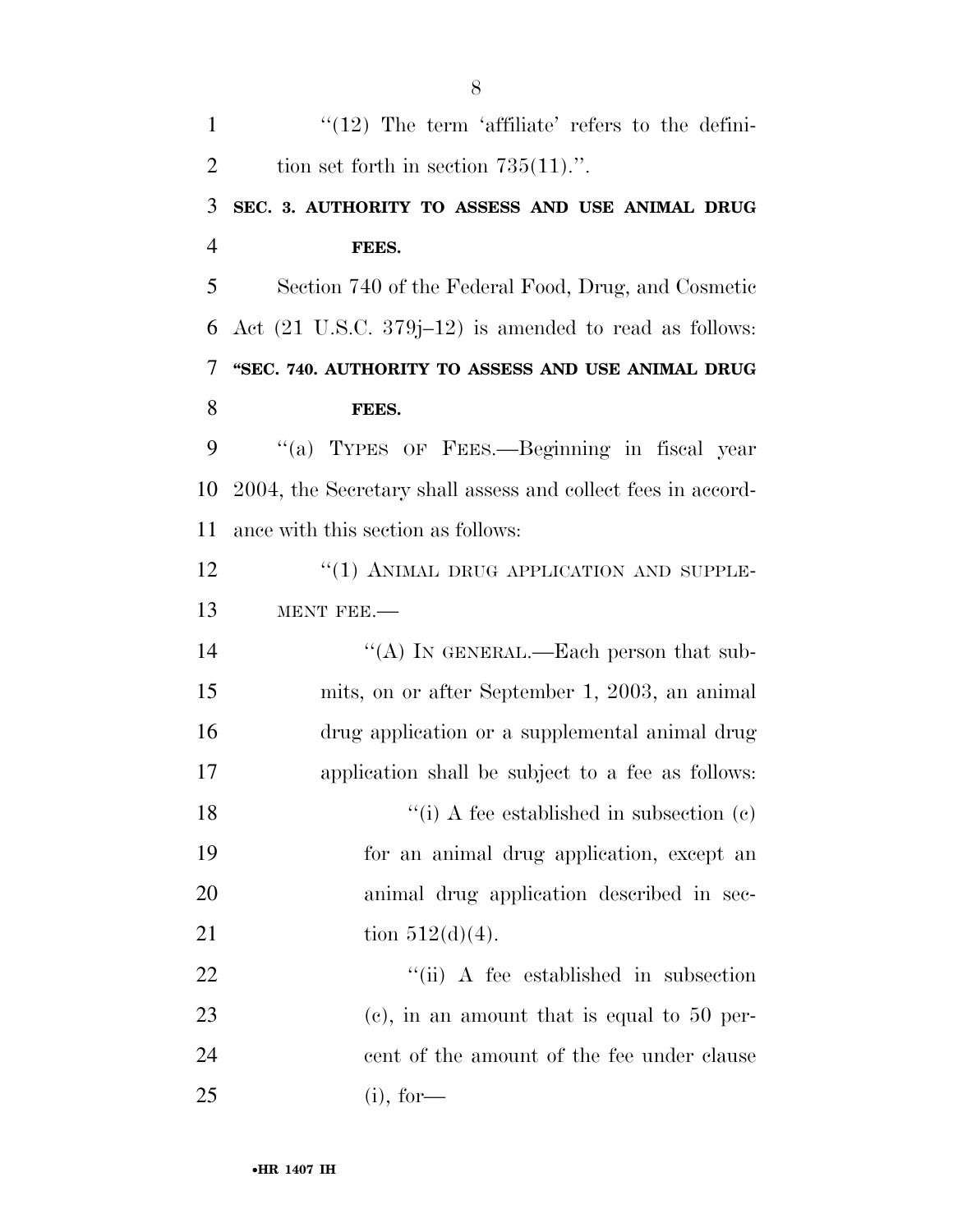| $\mathbf{1}$   | "(I) a supplemental animal drug                   |
|----------------|---------------------------------------------------|
| $\mathfrak{2}$ | application for which safety or effec-            |
| 3              | tiveness data are required; and                   |
| $\overline{4}$ | $\lq\lq$ (II) an animal drug application          |
| 5              | described in section $512(d)(4)$ .                |
| 6              | "(B) PAYMENT.—The fee required by sub-            |
| $\overline{7}$ | paragraph (A) shall be due upon submission of     |
| 8              | the animal drug application or supplemental       |
| 9              | animal drug application.                          |
| 10             | "(C) EXCEPTION FOR PREVIOUSLY FILED               |
| 11             | APPLICATION OR SUPPLEMENT. If an animal           |
| 12             | drug application or a supplemental animal drug    |
| 13             | application was submitted by a person that paid   |
| 14             | the fee for such application or supplement, was   |
| 15             | accepted for filing, and was not approved or      |
| 16             | was withdrawn (without a waiver or refund),       |
| 17             | the submission of an animal drug application or   |
| 18             | a supplemental animal drug application for the    |
| 19             | same product by the same person (or the per-      |
| 20             | son's licensee, assignee, or successor) shall not |
| 21             | be subject to a fee under subparagraph $(A)$ .    |
| 22             | "(D) REFUND OF FEE IF APPLICATION RE-             |
| 23             | FUSED FOR FILING.—The Secretary shall re-         |
| 24             | fund 75 percent of the fee paid under subpara-    |
| 25             | graph (B) for any animal drug application or      |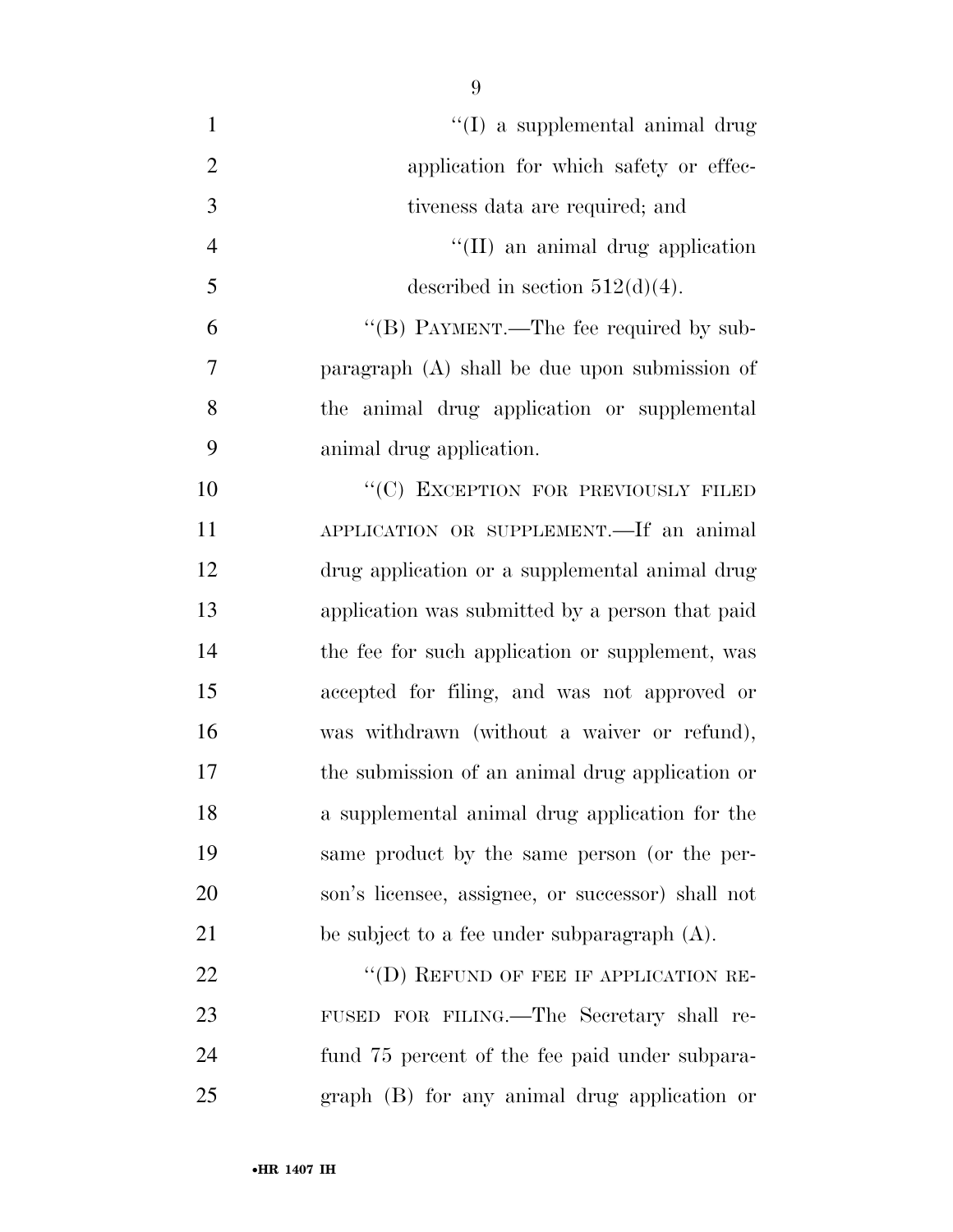supplemental animal drug application which is refused for filing.

3 "(E) REFUND OF FEE IF APPLICATION WITHDRAWN.—If an animal drug application or a supplemental animal drug application is with- drawn after the application or supplement was filed, the Secretary may refund the fee or por- tion of the fee paid under subparagraph (B) if no substantial work was performed on the ap- plication or supplement after the application or supplement was filed. The Secretary shall have the sole discretion to refund the fee under this paragraph. A determination by the Secretary concerning a refund under this paragraph shall not be reviewable.

16 "(2) ANIMAL DRUG PRODUCT FEE.—

17 "(A) IN GENERAL.—Each person—

18 ''(i) who is named as the applicant in an animal drug application or supple- mental animal drug application for an ani- mal drug product which has been sub-22 mitted for listing under section 510; and 23 "(ii) who, after September 1, 2003,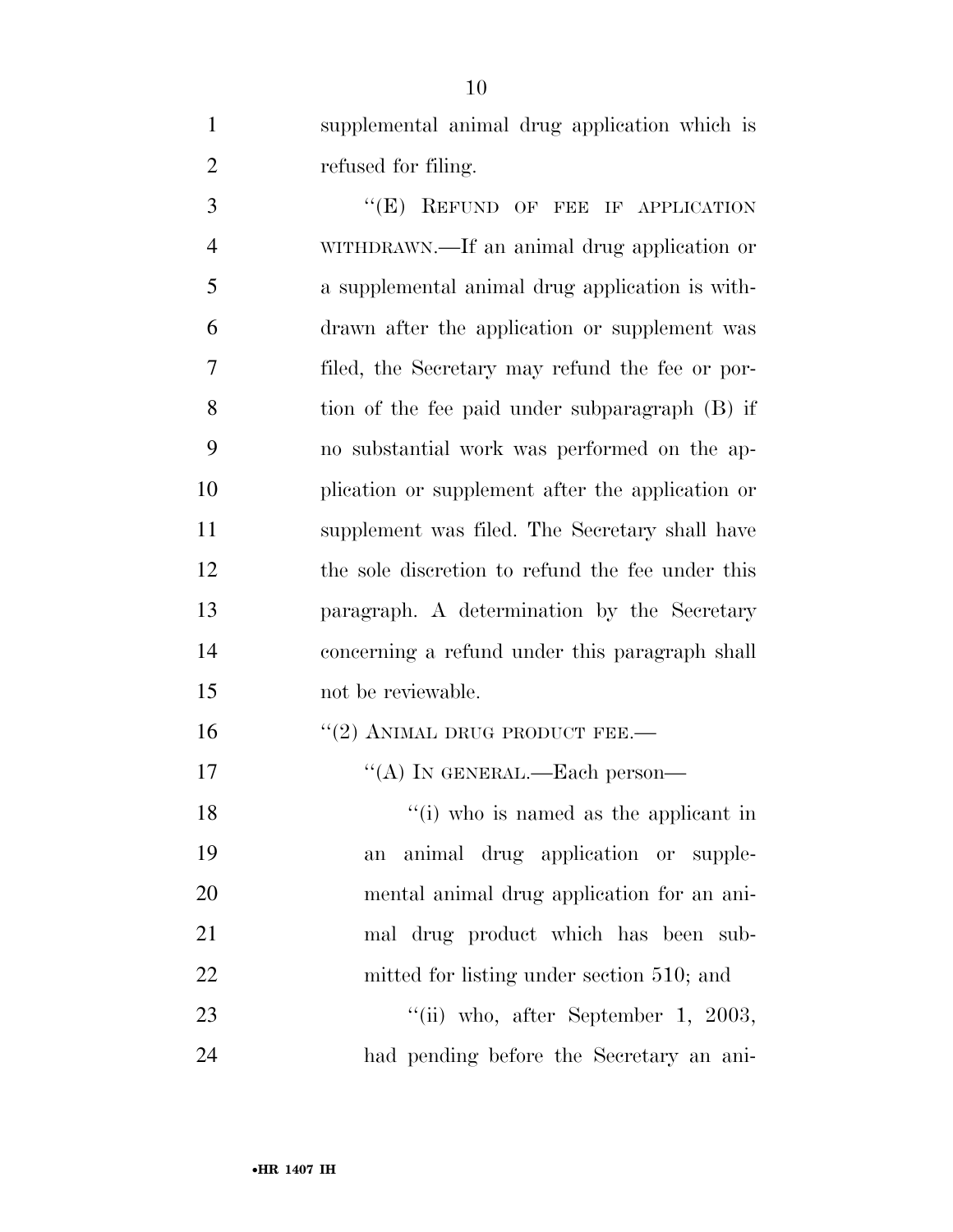| $\mathbf{1}$   | mal drug application or supplemental ani-         |
|----------------|---------------------------------------------------|
| $\overline{2}$ | mal drug application,                             |
| 3              | shall pay for each such animal drug product the   |
| $\overline{4}$ | annual fee established in subsection (c).         |
| 5              | "(B) PAYMENT; FEE DUE DATE.—Such fee              |
| 6              | shall be payable for the fiscal year in which the |
| 7              | animal drug product is first submitted for list-  |
| 8              | ing under section 510, or is submitted for re-    |
| 9              | listing under section 510 if the animal drug      |
| 10             | product has been withdrawn from listing and       |
| 11             | relisted. After such fee is paid for that fiscal  |
| 12             | year, such fee shall be due each subsequent fis-  |
| 13             | cal year that the product remains listed, upon    |
| 14             | the later of-                                     |
| 15             | "(i) the first business day after the             |
| 16             | date of enactment of an appropriations Act        |
| 17             | providing for the collection and obligation       |
| 18             | of fees for such fiscal year under this sec-      |
| 19             | tion; or                                          |
| 20             | "(ii) January 31 of each year.                    |
| 21             | "(C) LIMITATION.—Such fee shall be paid           |
| 22             | only once for each animal drug product for a      |
| 23             | fiscal year in which the fee is payable.          |
| 24             | $``(3)$ ANIMAL DRUG ESTABLISHMENT FEE.—           |
| 25             | "(A) IN GENERAL.—Each person—                     |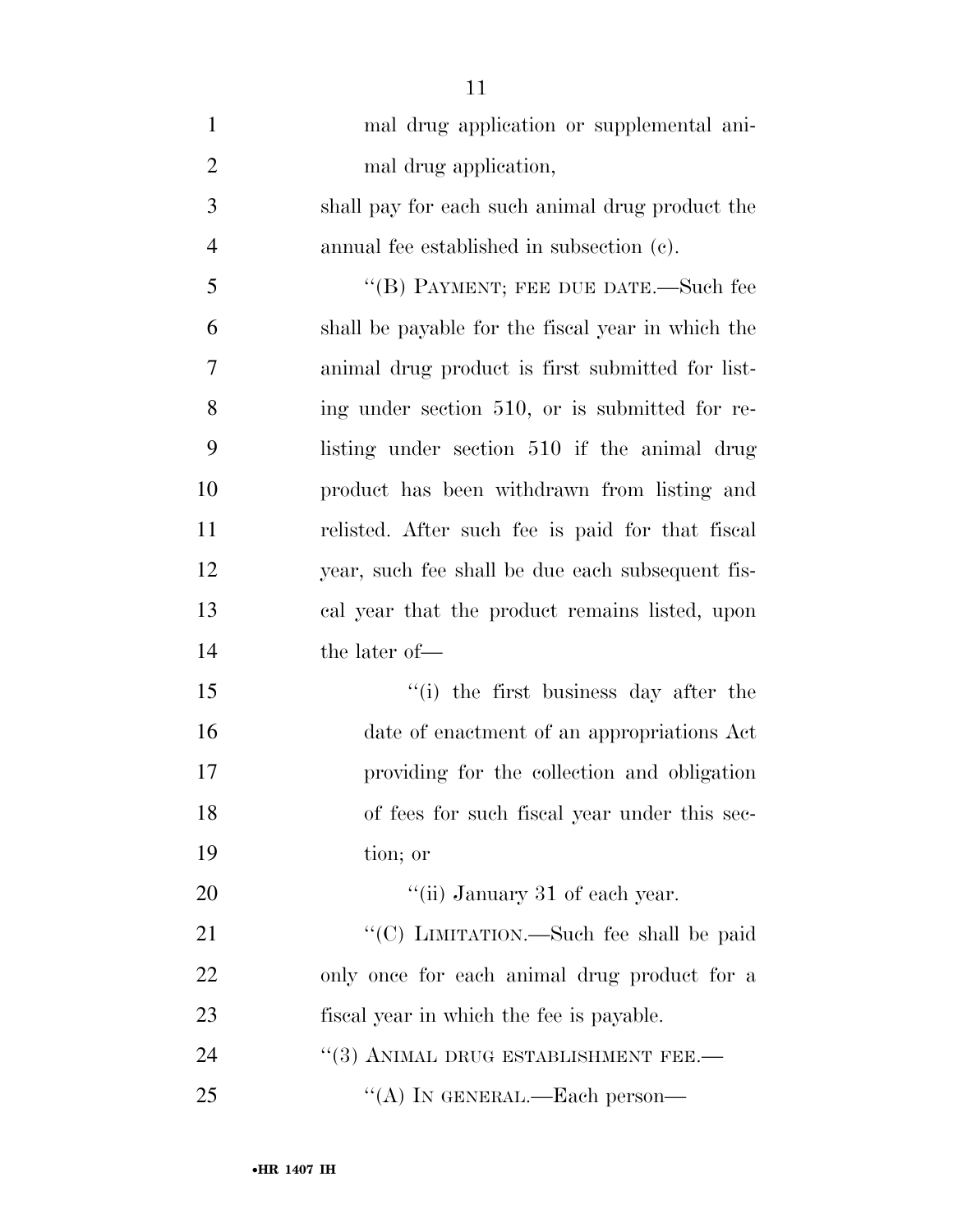| $\mathbf{1}$   | "(i) who owns or operates, directly or            |
|----------------|---------------------------------------------------|
| $\overline{2}$ | through an affiliate, an animal drug estab-       |
| 3              | lishment;                                         |
| $\overline{4}$ | "(ii) who is named as the applicant in            |
| 5              | animal drug application or supple-<br>an          |
| 6              | mental animal drug application for an ani-        |
| $\tau$         | mal drug product which has been sub-              |
| 8              | mitted for listing under section 510; and         |
| 9              | "(iii) who, after September 1, 2003,              |
| 10             | had pending before the Secretary an ani-          |
| 11             | mal drug application or supplemental ani-         |
| 12             | mal drug application,                             |
| 13             | shall be assessed an annual establishment fee as  |
| 14             | established in subsection (c) for each animal     |
| 15             | drug establishment listed in its approved animal  |
| 16             | drug application as an establishment that man-    |
| $17\,$         | ufactures the animal drug product named in the    |
| 18             | application.                                      |
| 19             | "(B) PAYMENT; FEE DUE DATE.—The an-               |
| 20             | nual establishment fee shall be assessed in each  |
| 21             | fiscal year in which the animal drug product      |
| 22             | named in the application is assessed a fee under  |
| 23             | paragraph $(2)$ unless the animal drug establish- |
| 24             | ment listed in the application does not engage    |
| 25             | in the manufacture of the animal drug product     |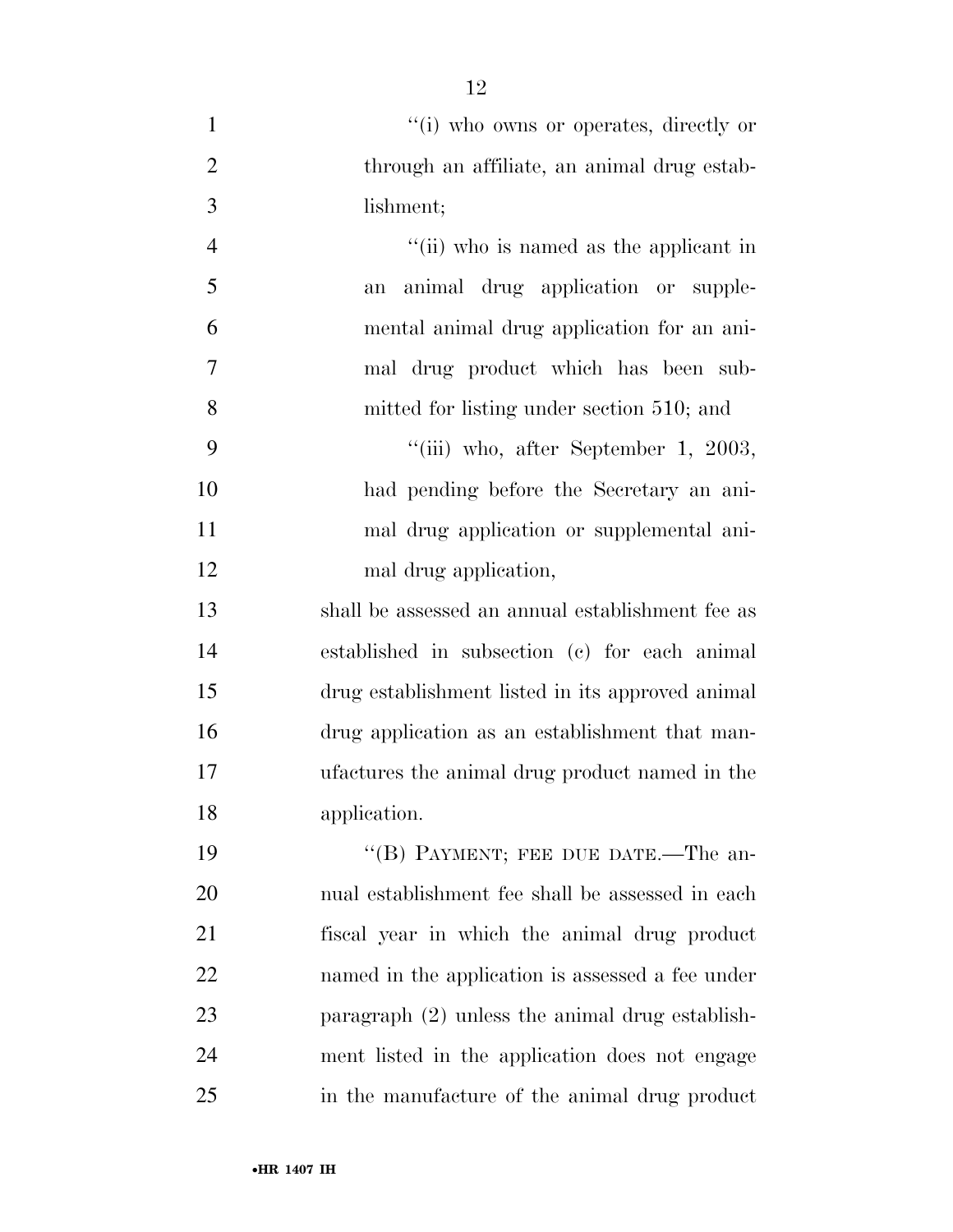| $\mathbf{1}$   | during the fiscal year. The fee under this para- |
|----------------|--------------------------------------------------|
| $\overline{2}$ | graph for a fiscal year shall be due upon the    |
| 3              | later of-                                        |
| $\overline{4}$ | "(i) the first business day after the            |
| 5              | date of enactment of an appropriations Act       |
| 6              | providing for the collection and obligation      |
| $\overline{7}$ | of fees for such fiscal year under this sec-     |
| 8              | tion; or                                         |
| 9              | "(ii) January 31 of each year.                   |
| 10             | "(C) LIMITATION.—                                |
| 11             | "(i) IN GENERAL.—An establishment                |
| 12             | shall be assessed only one fee per fiscal        |
| 13             | year under this section, subject to clause       |
| 14             | (ii).                                            |
| 15             | "(ii) CERTAIN MANUFACTURERS.-If                  |
| 16             | a single establishment manufactures both         |
| 17             | animal drug products and prescription            |
| 18             | drug products, as defined in section             |
| 19             | $735(3)$ , such establishment shall be as-       |
| 20             | sessed both the animal drug establishment        |
| 21             | fee and the prescription drug establish-         |
| 22             | ment fee, as set forth in section $736(a)(2)$ ,  |
| 23             | within a single fiscal year.                     |
| 24             | $"$ (4) ANIMAL DRUG SPONSOR FEE.—                |
| 25             | "(A) IN GENERAL.—Each person—                    |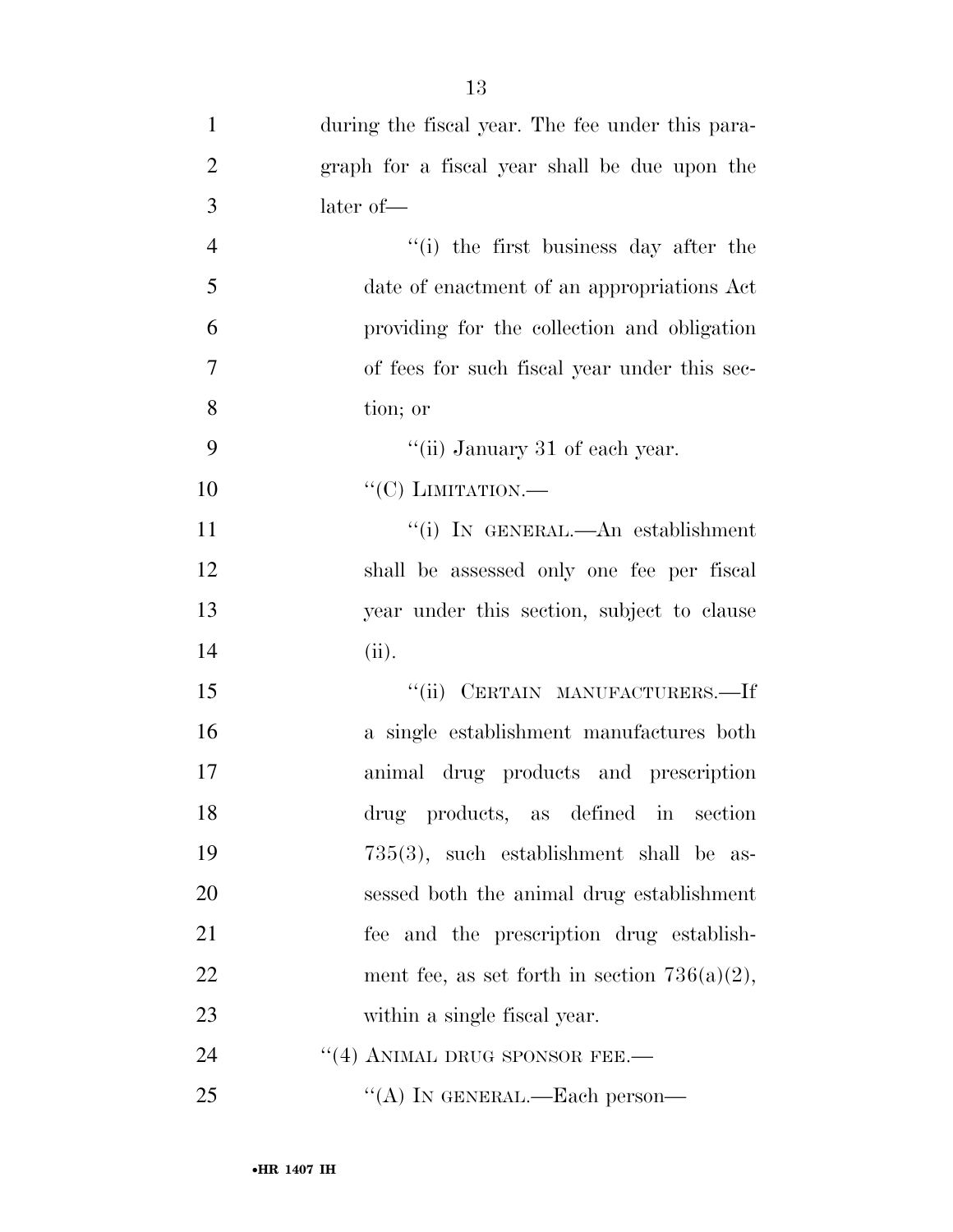| $\mathbf{1}$   | "(i) who meets the definition of an             |
|----------------|-------------------------------------------------|
| $\overline{2}$ | animal drug sponsor within a fiscal year;       |
| $\mathfrak{Z}$ | and                                             |
| $\overline{4}$ | "(ii) who, after September 1, 2003,             |
| 5              | had pending before the Secretary an ani-        |
| 6              | mal drug application, a supplemental ani-       |
| 7              | mal drug application, or an investigational     |
| 8              | animal drug submission,                         |
| 9              | shall be assessed an annual sponsor fee as es-  |
| 10             | tablished under subsection (c).                 |
| 11             | "(B) PAYMENT; FEE DUE DATE.—The fee             |
| 12             | under this paragraph for a fiscal year shall be |
| 13             | due upon the later of—                          |
| 14             | "(i) the first business day after the           |
| 15             | date of enactment of an appropriations Act      |
| 16             | providing for the collection and obligation     |
| 17             | of fees for such fiscal year under this sec-    |
| 18             | tion; or                                        |
| 19             | "(ii) January 31 of each year.                  |
| 20             | "(C) LIMITATION.—Each animal<br>drug            |
| 21             | sponsor shall pay only one such fee each fiscal |
| 22             | year.                                           |
| 23             | "(b) FEE REVENUE AMOUNTS.—                      |
| 24             | "(1) IN GENERAL.—Subject to subsections $(e)$ , |
| 25             | (d), (f), and $(g)$ —                           |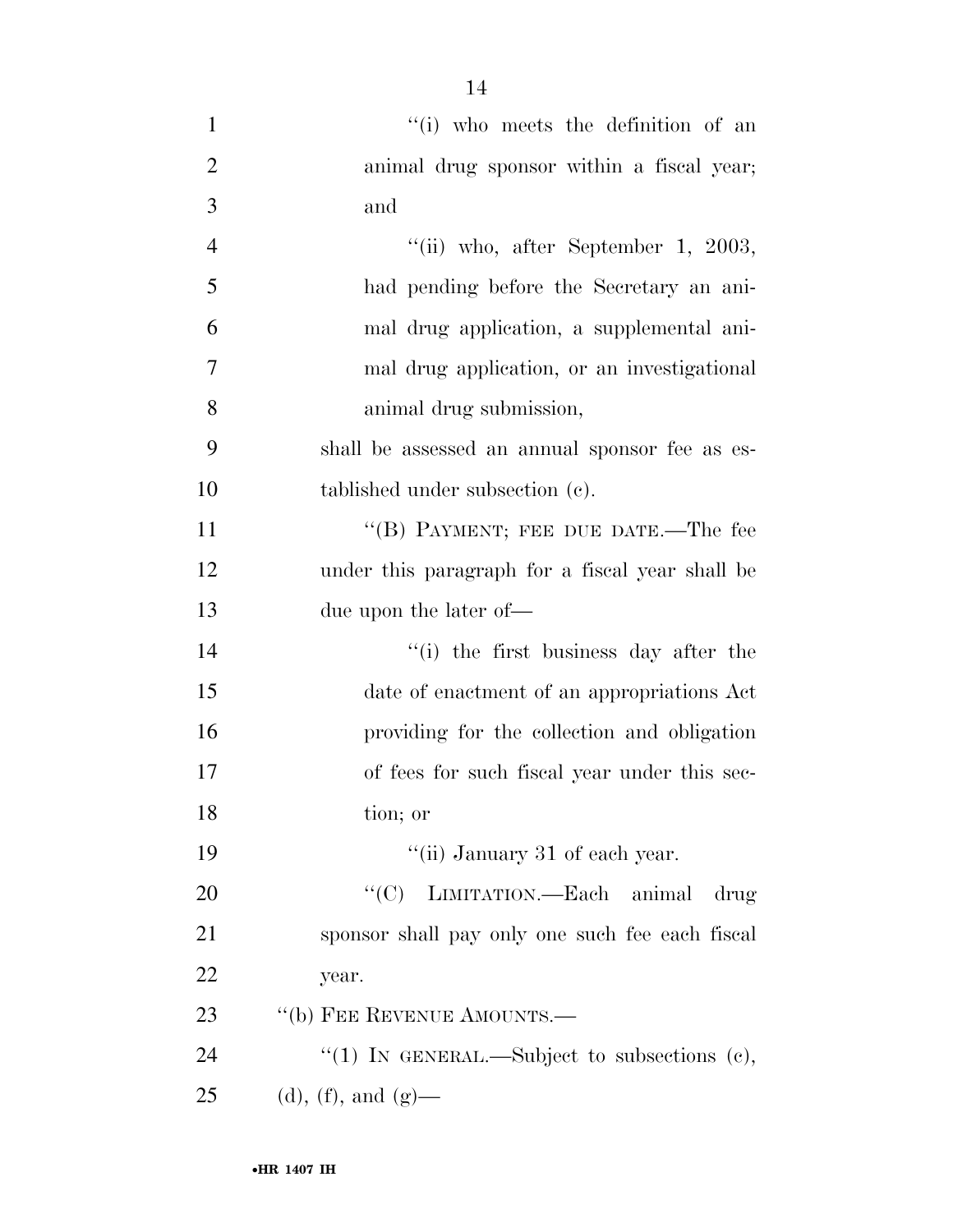| $\mathbf{1}$   | "(A) for fiscal year 2014, the fees required       |
|----------------|----------------------------------------------------|
| $\overline{2}$ | under subsection (a) shall be established to gen-  |
| 3              | erate a total revenue amount of $$23,600,000;$     |
| $\overline{4}$ | and                                                |
| 5              | "(B) for each of fiscal years $2015$ through       |
| 6              | $2018$ , the fees required under subsection (a)    |
| 7              | shall be established to generate a total revenue   |
| 8              | amount of \$21,600,000.                            |
| 9              | "(2) TYPES OF FEES.—Of the total revenue           |
| 10             | amount determined for a fiscal year under para-    |
| 11             | $graph(1)$ —                                       |
| 12             | "(A) 20 percent shall be derived from fees         |
| 13             | under subsection $(a)(1)$ (relating to animal      |
| 14             | drug applications and supplements);                |
| 15             | "(B) 27 percent shall be derived from fees         |
| 16             | under subsection $(a)(2)$ (relating to animal      |
| 17             | drug products);                                    |
| 18             | $\lq\lq$ (C) 26 percent shall be derived from fees |
| 19             | under subsection $(a)(3)$ (relating to animal      |
| 20             | drug establishments); and                          |
| 21             | "(D) 27 percent shall be derived from fees         |
| 22             | under subsection $(a)(4)$ (relating to animal      |
| 23             | drug sponsors).                                    |
| 24             | "(c) ANNUAL FEE SETTING; ADJUSTMENTS.-             |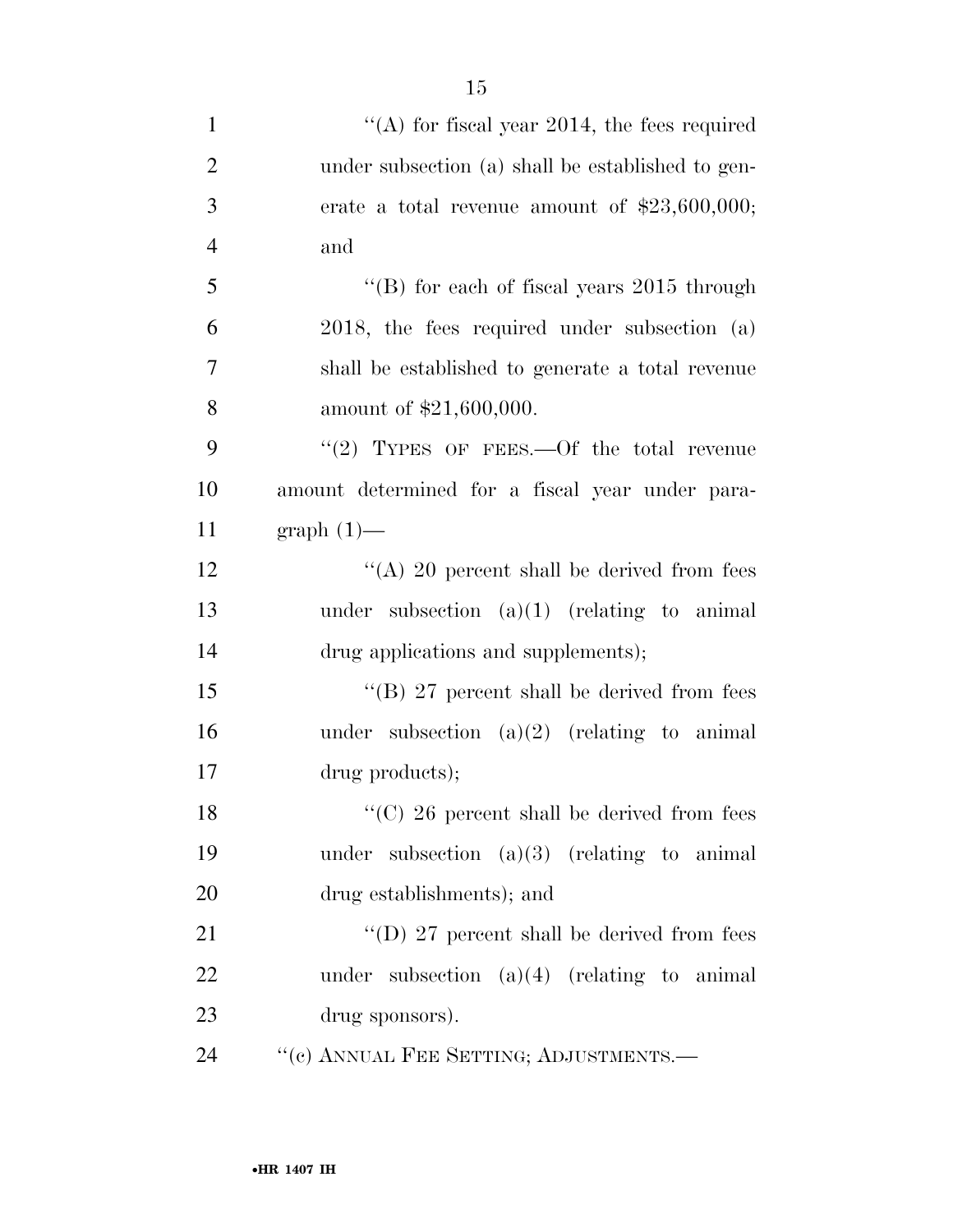1 "(1) ANNUAL FEE SETTING.—The Secretary shall establish, 60 days before the start of each fis- cal year beginning after September 30, 2003, for that fiscal year, animal drug application fees, sup- plemental animal drug application fees, animal drug sponsor fees, animal drug establishment fees, and animal drug product fees based on the revenue amounts established under subsection (b) and the adjustments provided under this subsection.  $(2)$  INFLATION ADJUSTMENT.—For fiscal year 2015 and subsequent fiscal years, the revenue amounts established in subsection (b) shall be ad- justed by the Secretary by notice, published in the Federal Register, for a fiscal year, by an amount

- equal to the sum of—
- 16  $"({\rm A})$  one;

 $\text{``(B)}$  the average annual percent change in the cost, per full-time equivalent position of the Food and Drug Administration, of all personnel compensation and benefits paid with respect to such positions for the first 3 of the preceding 22 4 fiscal years for which data are available, mul- tiplied by the average proportion of personnel compensation and benefits costs to total Food and Drug Administration costs for the first 3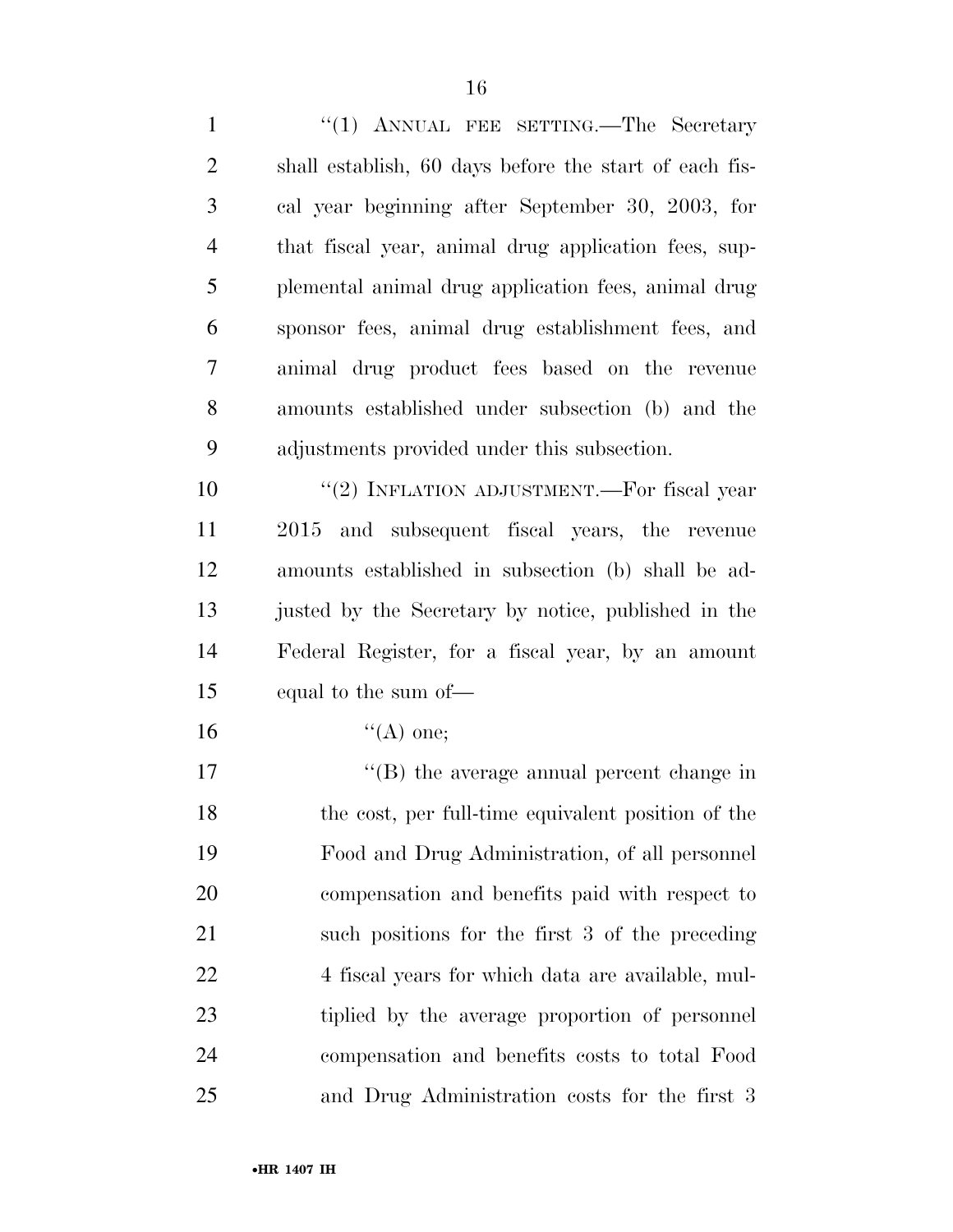years of the preceding 4 fiscal years for which data are available; and

 ''(C) the average annual percent change that occurred in the Consumer Price Index for urban consumers (Washington-Baltimore, DC- MD-VA-WV; not seasonally adjusted; all items less food and energy; annual index) for the first 3 years of the preceding 4 years for which data are available multiplied by the average propor- tion of all costs other than personnel compensa- tion and benefits costs to total Food and Drug Administration costs for the first 3 years of the preceding 4 fiscal years for which data are available.

 The adjustment made each fiscal year under this paragraph shall be added on a compounded basis to the sum of all adjustments made each fiscal year after fiscal year 2014 under this paragraph.

 ''(3) WORKLOAD ADJUSTMENT.—For fiscal year 2015 and subsequent fiscal years, after the rev- enue amounts established in subsection (b) are ad- justed for inflation in accordance with paragraph (2), the revenue amounts shall be further adjusted for such fiscal year to reflect changes in the work-load of the Secretary for the process for the review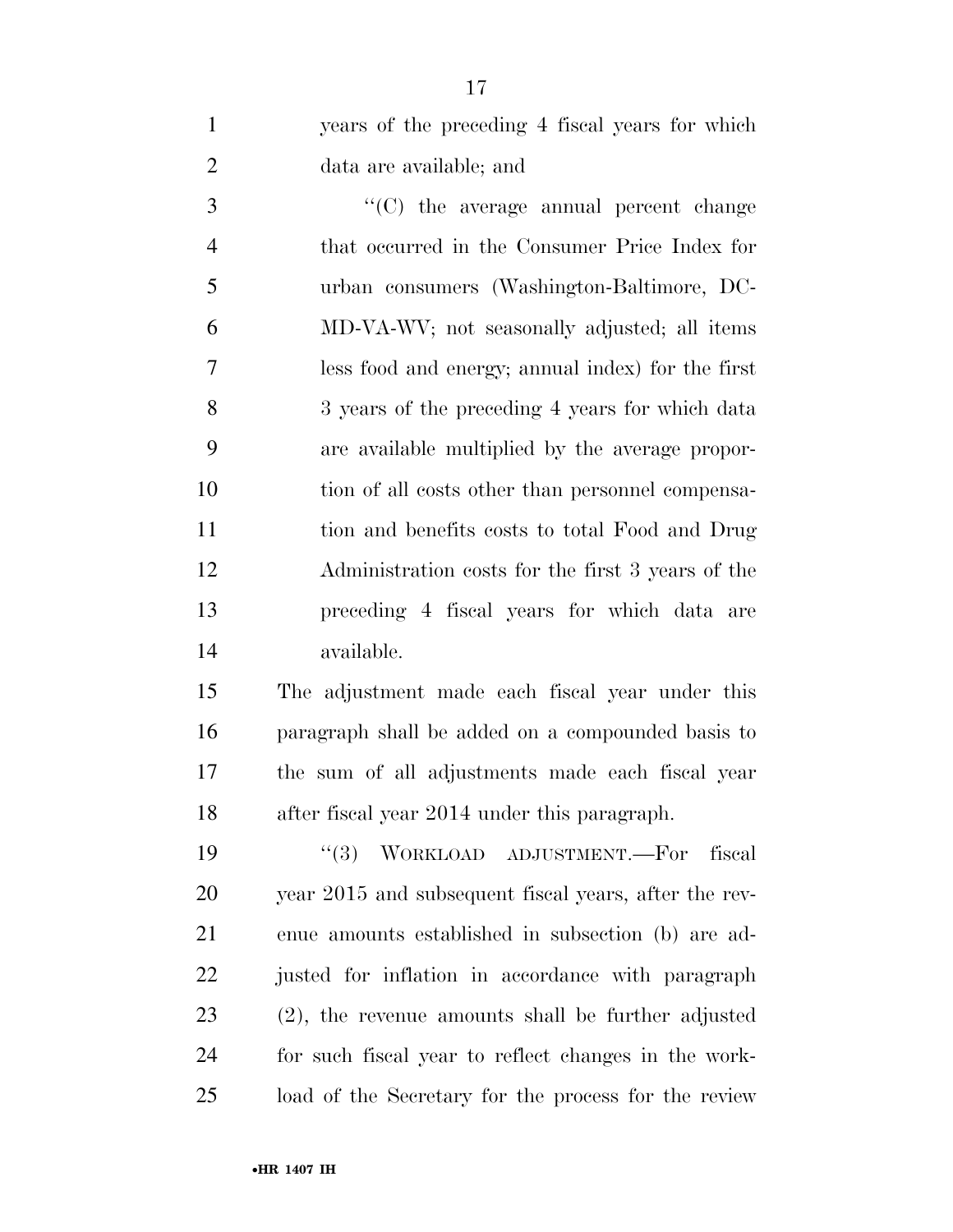of animal drug applications. With respect to such adjustment—

 ''(A) such adjustment shall be determined by the Secretary based on a weighted average of the change in the total number of animal drug applications, supplemental animal drug applications for which data with respect to safe- ty or effectiveness are required, manufacturing supplemental animal drug applications, inves- tigational animal drug study submissions, and investigational animal drug protocol submis-12 sions submitted to the Secretary;

 ''(B) the Secretary shall publish in the Federal Register the fees resulting from such adjustment and the supporting methodologies; and

17 ''(C) under no circumstances shall such ad- justment result in fee revenues for a fiscal year that are less than the fee revenues for that fis- cal year established in subsection (b), as ad-21 justed for inflation under paragraph  $(2)$ .

22 "(4) FINAL YEAR ADJUSTMENT.—For fiscal year 2018, the Secretary may, in addition to other adjustments under this subsection, further increase the fees under this section, if such an adjustment is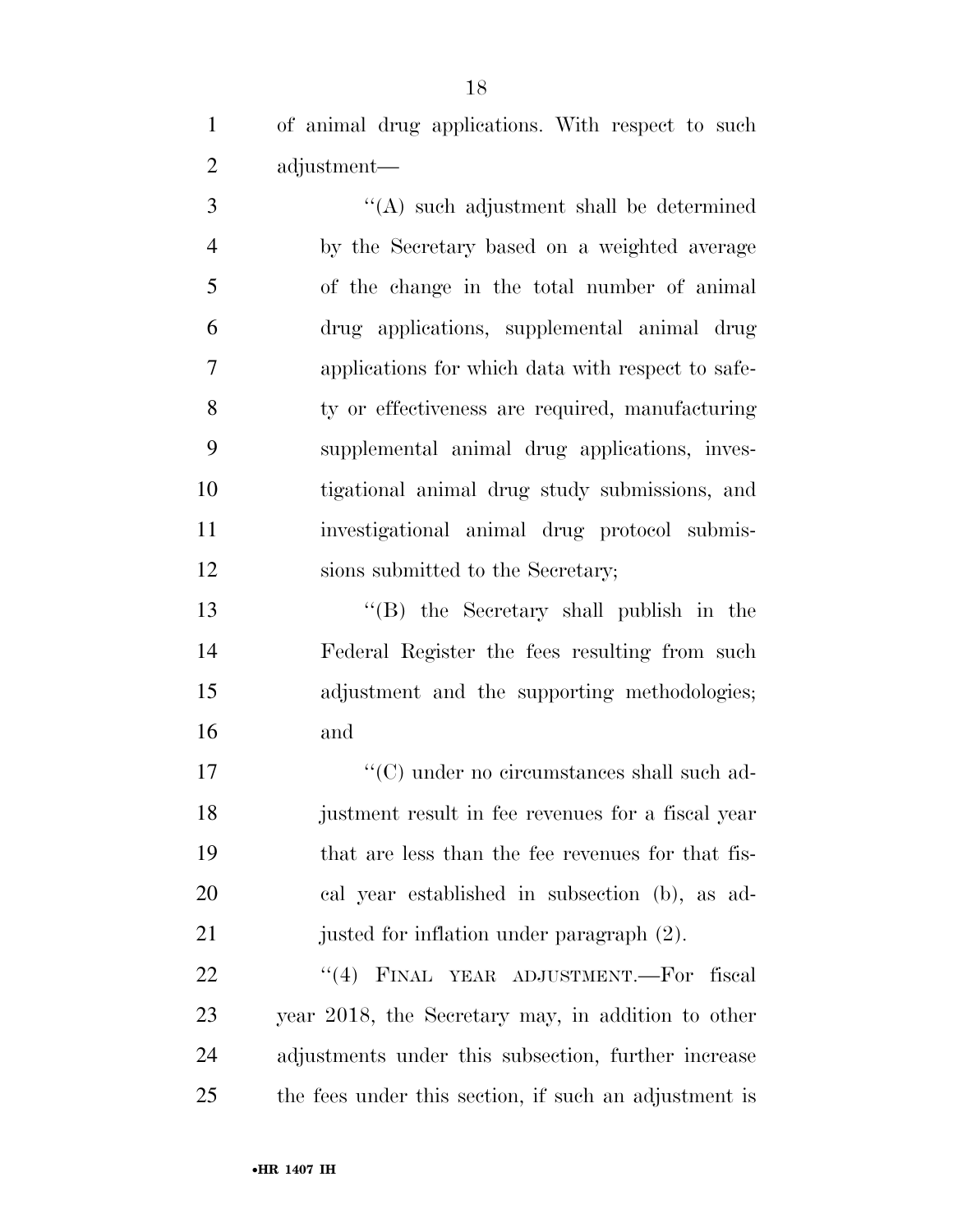| $\mathbf{1}$   | necessary to provide for up to 3 months of operating    |
|----------------|---------------------------------------------------------|
| $\overline{2}$ | reserves of carryover user fees for the process for     |
| 3              | the review of animal drug applications for the first    |
| $\overline{4}$ | 3 months of fiscal year 2019. If the Food and Drug      |
| 5              | Administration has carryover balances for the proc-     |
| 6              | ess for the review of animal drug applications in ex-   |
| 7              | cess of 3 months of such operating reserves, then       |
| 8              | this adjustment will not be made. If this adjustment    |
| 9              | is necessary, then the rationale for the amount of      |
| 10             | the increase shall be contained in the annual notice    |
| 11             | setting fees for fiscal year 2018.                      |
| 12             | "(5) LIMIT.—The total amount of fees charged,           |
| 13             | as adjusted under this subsection, for a fiscal year    |
| 14             | may not exceed the total costs for such fiscal year     |
| 15             | for the resources allocated for the process for the re- |
| 16             | view of animal drug applications.                       |
| 17             | "(d) FEE WAIVER OR REDUCTION.—                          |
| 18             | "(1) IN GENERAL.—The Secretary shall grant a            |
| 19             | waiver from or a reduction of one or more fees as-      |
| 20             | sessed under subsection (a) where the Secretary         |
| 21             | finds that—                                             |
| 22             | $\lq\lq$ the assessment of the fee would                |
| 23             | present a significant barrier to innovation be-         |
| 24             | cause of limited resources available to such per-       |
| 25             | son or other circumstances;                             |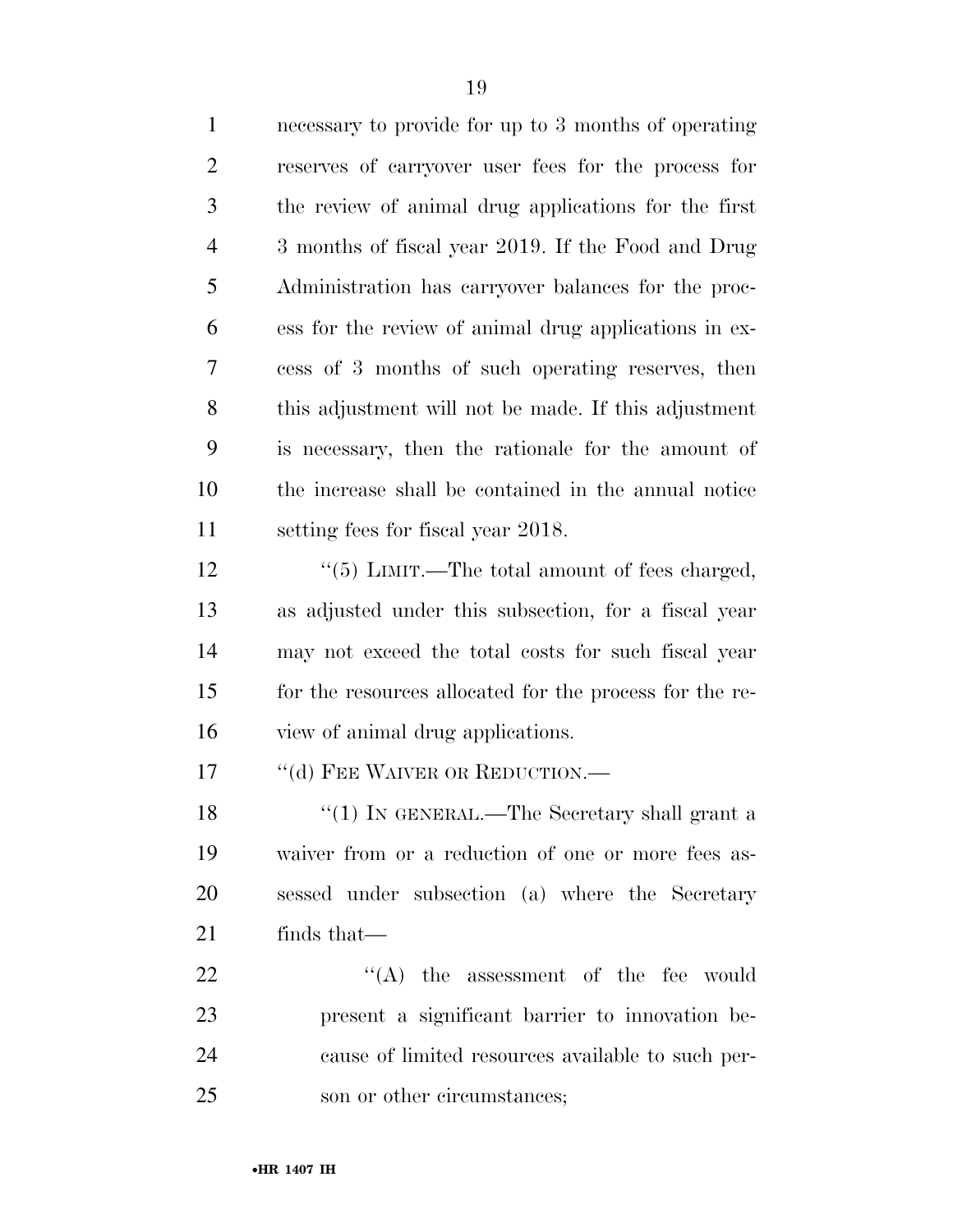| $\mathbf{1}$   | "(B) the fees to be paid by such person          |
|----------------|--------------------------------------------------|
| $\overline{2}$ | will exceed the anticipated present and future   |
| 3              | costs incurred by the Secretary in conducting    |
| $\overline{4}$ | the process for the review of animal drug appli- |
| 5              | cations for such person;                         |
| 6              | $\lq\lq$ (C) the animal drug application or sup- |
| 7              | plemental animal drug application is intended    |
| 8              | solely to provide for use of the animal drug     |
| 9              | $in-$                                            |
| 10             | "(i) a Type B medicated feed (as de-             |
| 11             | fined in section $558.3(b)(3)$ of title 21,      |
| 12             | Code of Federal Regulations (or any suc-         |
| 13             | cessor regulation) intended for use in the       |
| 14             | manufacture of Type C free-choice medi-          |
| 15             | cated feeds; or                                  |
| 16             | "(ii) a Type C free-choice medicated             |
| 17             | feed (as defined in section $558.3(b)(4)$ of     |
| 18             | title 21, Code of Federal Regulations (or        |
| 19             | any successor regulation));                      |
| 20             | $\lq\lq$ the animal drug application or sup-     |
| 21             | plemental animal drug application is intended    |
| 22             | solely to provide for a minor use or minor spe-  |
| 23             | cies indication; or                              |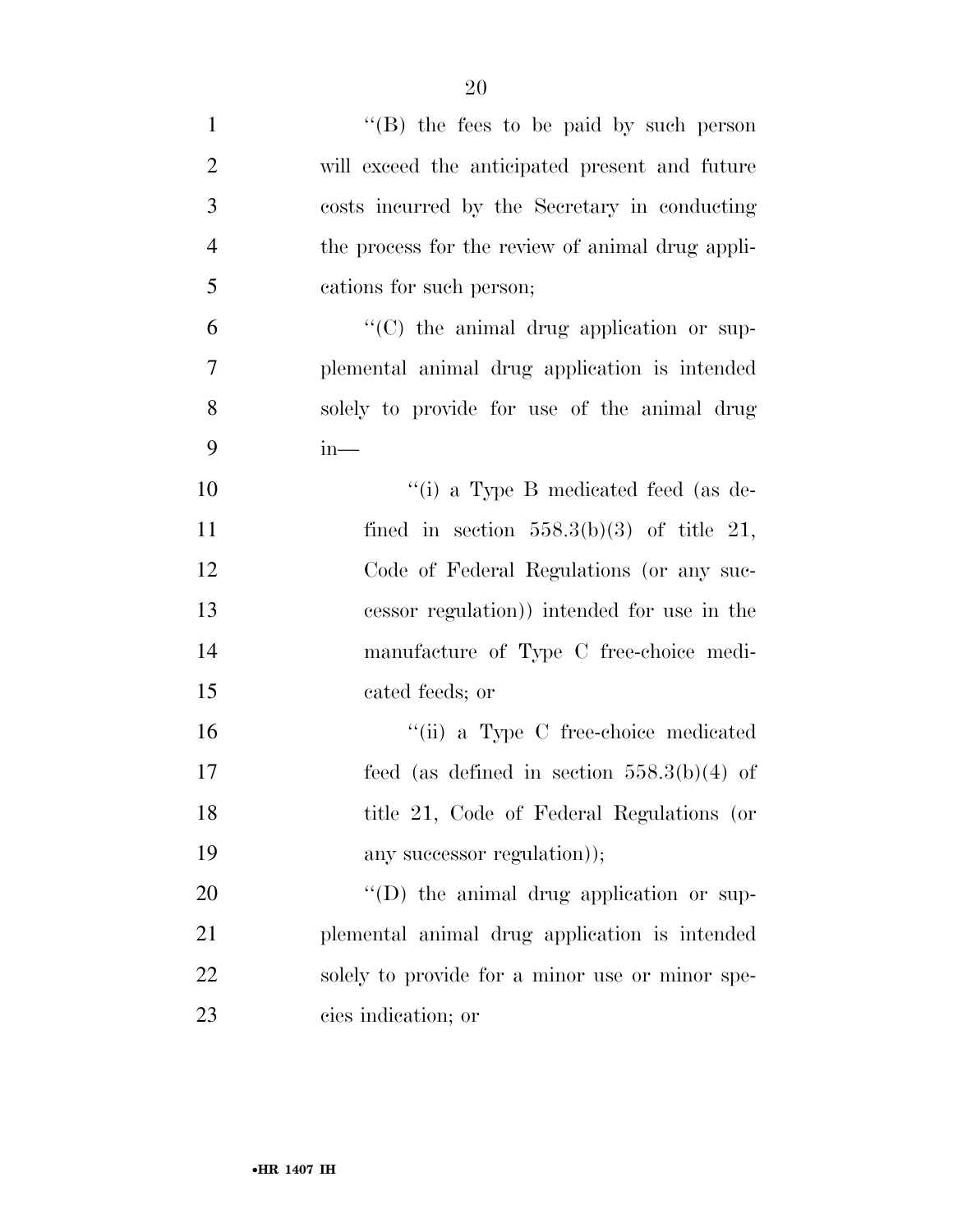| $\mathbf{1}$   | $\lq\lq$ (E) the sponsor involved is a small busi-    |
|----------------|-------------------------------------------------------|
| $\overline{2}$ | ness submitting its first animal drug applica-        |
| 3              | tion to the Secretary for review.                     |
| 4              | "(2) USE OF STANDARD COSTS.—In making the             |
| 5              | finding in paragraph $(1)(B)$ , the Secretary may use |
| 6              | standard costs.                                       |
| 7              | $\cdot$ (3) RULES FOR SMALL BUSINESSES.—              |
| 8              | "(A) DEFINITION. - In paragraph $(1)(E)$ ,            |
| 9              | the term 'small business' means an entity that        |
| 10             | has fewer than 500 employees, including em-           |
| 11             | ployees of affiliates.                                |
| 12             | "(B) WAIVER OF APPLICATION FEE.—The                   |
| 13             | Secretary shall waive under paragraph $(1)(E)$        |
| 14             | the application fee for the first animal drug ap-     |
| 15             | plication that a small business or its affiliate      |
| 16             | submits to the Secretary for review. After a          |
| 17             | small business or its affiliate is granted such a     |
| 18             | waiver, the small business or its affiliate shall     |
| 19             | pay application fees for all subsequent animal        |
| 20             | drug applications and supplemental animal             |
| 21             | drug applications for which safety or effective-      |
| 22             | ness data are required in the same manner as          |
| 23             | an entity that does not qualify as a small busi-      |
| 24             | ness.                                                 |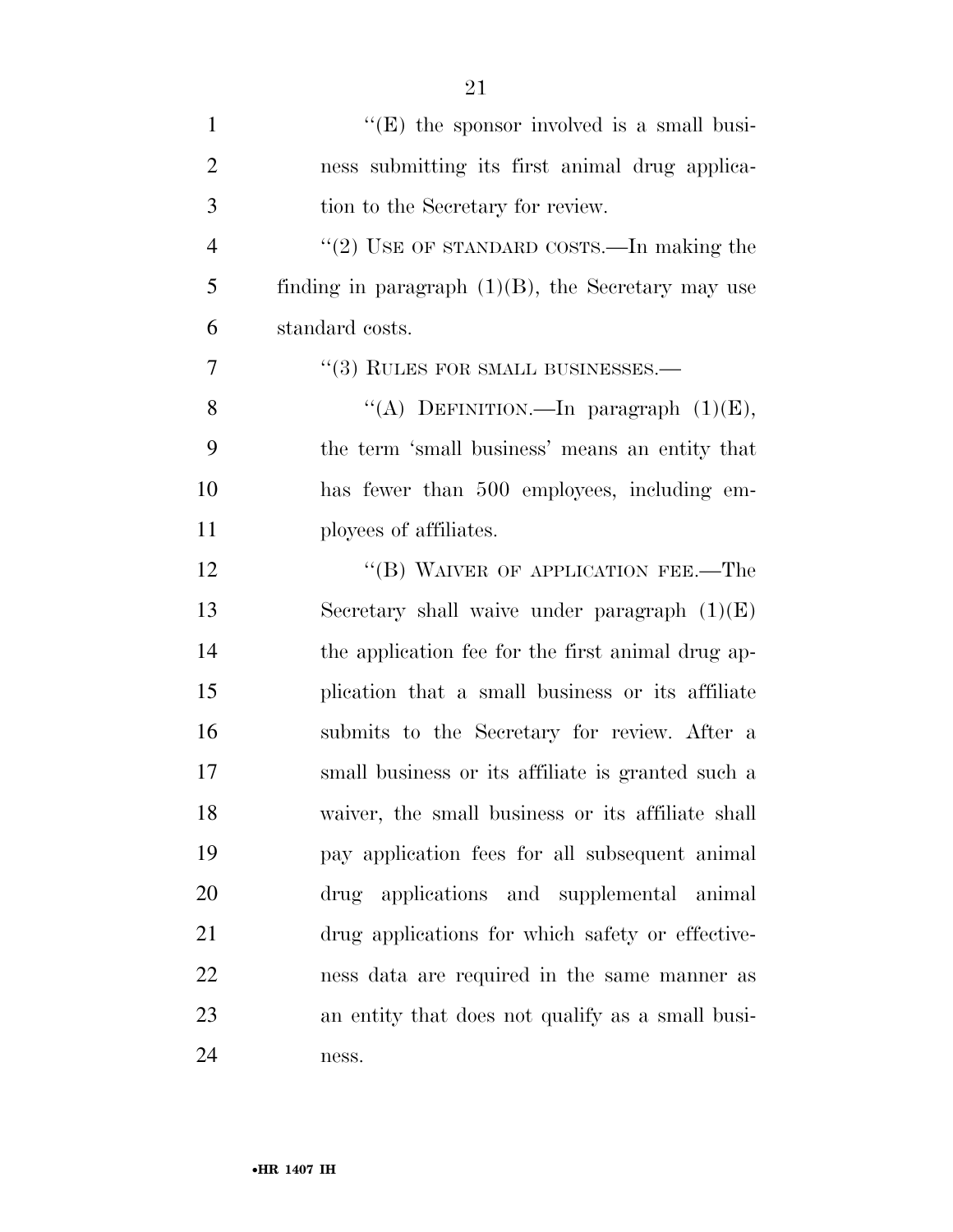$\text{``(C)}$  CERTIFICATION.—The Secretary shall require any person who applies for a waiver 3 under paragraph  $(1)(E)$  to certify their quali- fication for the waiver. The Secretary shall peri- odically publish in the Federal Register a list of persons making such certifications.

 ''(e) EFFECT OF FAILURE TO PAY FEES.—An ani- mal drug application or supplemental animal drug applica- tion submitted by a person subject to fees under sub- section (a) shall be considered incomplete and shall not be accepted for filing by the Secretary until all fees owed by such person have been paid. An investigational animal drug submission under section 739(5)(B) that is sub- mitted by a person subject to fees under subsection (a) shall be considered incomplete and shall not be accepted for review by the Secretary until all fees owed by such person have been paid. The Secretary may discontinue re- view of any animal drug application, supplemental animal drug application, or investigational animal drug submis- sion from a person if such person has not submitted for payment all fees owed under this section by 30 days after the date upon which they are due.

23 "(f) ASSESSMENT OF FEES.—

24 "(1) LIMITATION.—Fees may not be assessed under subsection (a) for a fiscal year beginning after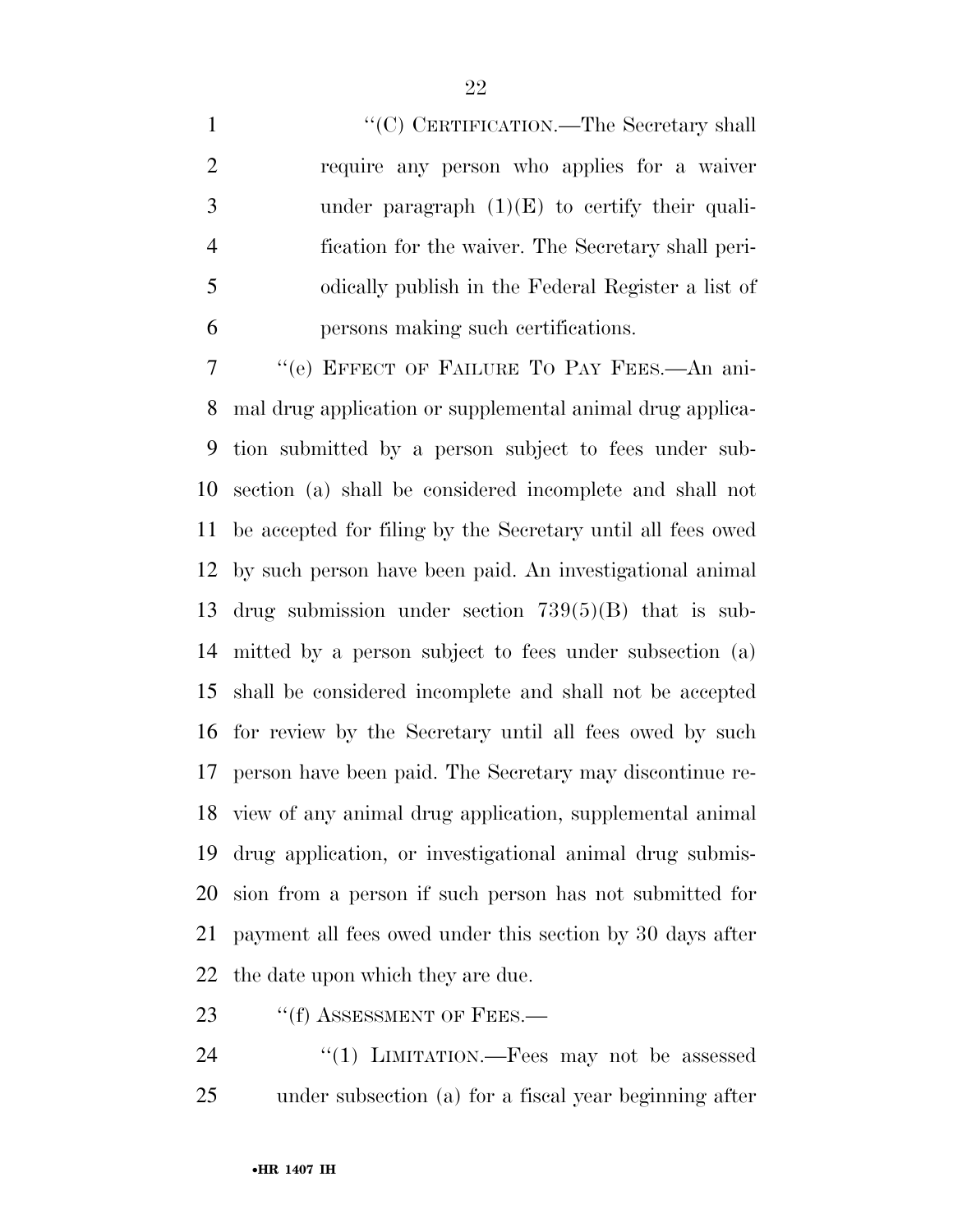fiscal year 2003 unless appropriations for salaries and expenses of the Food and Drug Administration for such fiscal year (excluding the amount of fees appropriated for such fiscal year) are equal to or greater than the amount of appropriations for the salaries and expenses of the Food and Drug Admin- istration for the fiscal year 2003 (excluding the amount of fees appropriated for such fiscal year) multiplied by the adjustment factor applicable to the fiscal year involved.

11 ''(2) AUTHORITY.—If the Secretary does not assess fees under subsection (a) during any portion of a fiscal year because of paragraph (1) and if at a later date in such fiscal year the Secretary may as- sess such fees, the Secretary may assess and collect such fees, without any modification in the rate, for animal drug applications, supplemental animal drug applications, investigational animal drug submis- sions, animal drug sponsors, animal drug establish- ments, and animal drug products at any time in such fiscal year notwithstanding the provisions of subsection (a) relating to the date fees are to be paid.

24 "(g) CREDITING AND AVAILABILITY OF FEES.—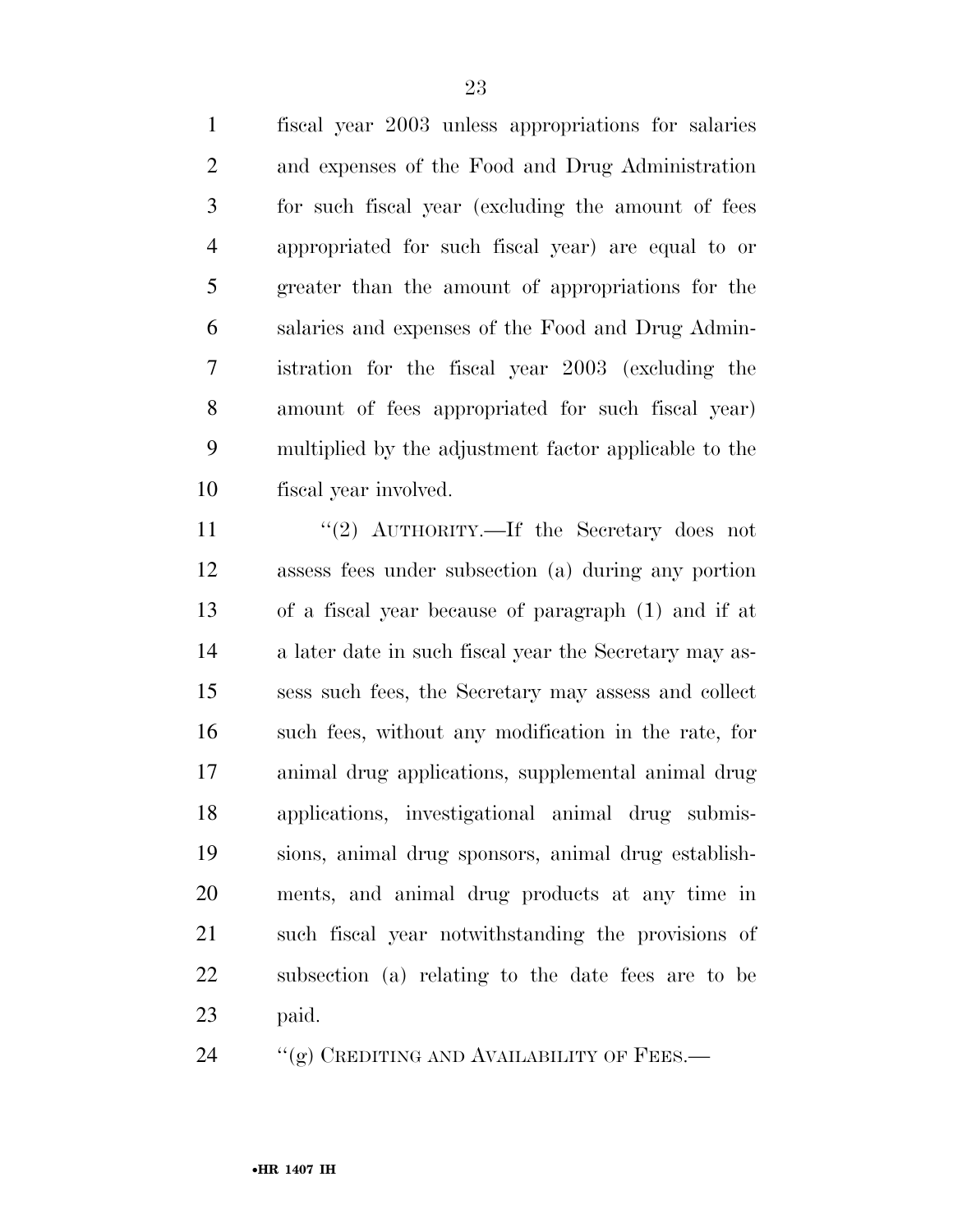| $\mathbf{1}$   | "(1) IN GENERAL.—Subject to paragraph                              |
|----------------|--------------------------------------------------------------------|
| $\overline{2}$ | $(2)(C)$ , fees authorized under subsection (a) shall be           |
| 3              | collected and available for obligation only to the ex-             |
| $\overline{4}$ | tent and in the amount provided in advance in ap-                  |
| 5              | propriations Acts. Such fees are authorized to be ap-              |
| 6              | propriated to remain available until expended. Such                |
| 7              | sums as may be necessary may be transferred from                   |
| 8              | the Food and Drug Administration salaries and ex-                  |
| 9              | penses appropriation account without fiscal year lim-              |
| 10             | itation to such appropriation account for salary and               |
| 11             | expenses with such fiscal year limitation. The sums                |
| 12             | transferred shall be available solely for the process              |
| 13             | for the review of animal drug applications.                        |
| 14             | <b>COLLECTIONS</b><br>(2)<br>$\operatorname{AND}$<br>APPROPRIATION |
| 15             | ACTS.                                                              |
| 16             | "(A) IN GENERAL.—The fees authorized                               |
| 17             | by this section—                                                   |
| 18             | $\lq\lq$ (i) subject to subparagraph (C), shall                    |
| 19             | be collected and available in each fiscal                          |
| $20\,$         | year in an amount not to exceed the                                |
| 21             | amount specified in appropriation Acts, or                         |
| 22             | otherwise made available for obligation for                        |
| 23             | such fiscal year; and                                              |
| 24             | "(ii) shall be available to defray in-                             |
| 25             | creases in the costs of the resources allo-                        |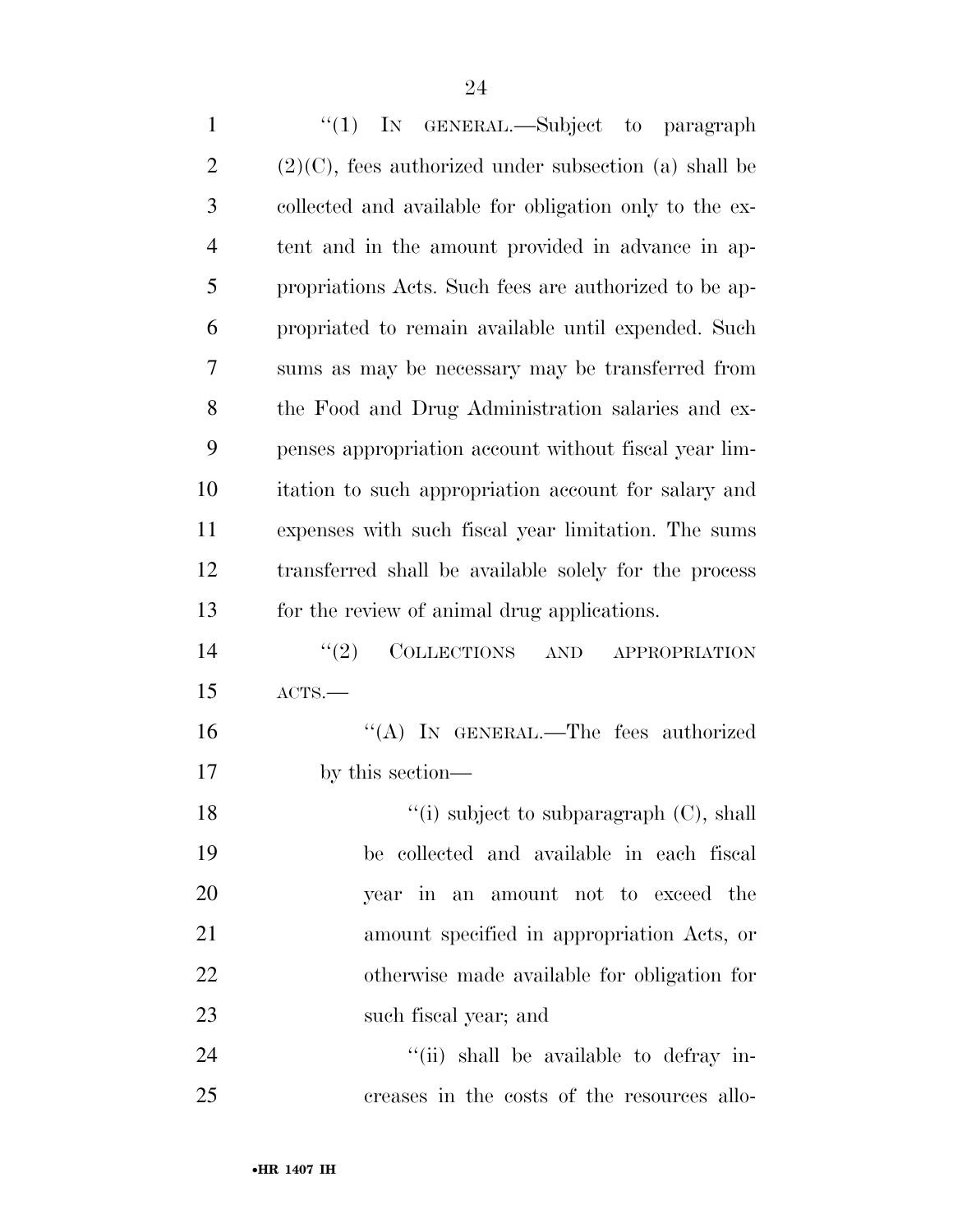| $\mathbf{1}$   | cated for the process for the review of ani-     |
|----------------|--------------------------------------------------|
| $\overline{2}$ | mal drug applications (including increases)      |
| 3              | in such costs for an additional number of        |
| $\overline{4}$ | full-time equivalent positions in the De-        |
| 5              | partment of Health and Human Services            |
| 6              | to be engaged in such process) over such         |
| 7              | costs, excluding costs paid from fees col-       |
| 8              | lected under this section, for fiscal year       |
| 9              | 2003 multiplied by the adjustment factor.        |
| 10             | "(B) COMPLIANCE.—The Secretary shall             |
| 11             | be considered to have met the requirements of    |
| 12             | subparagraph $(A)(ii)$ in any fiscal year if the |
| 13             | costs funded by appropriations and allocated for |
| 14             | the process for the review of animal drug appli- |
| 15             | cations—                                         |
| 16             | ``(i)<br>are not more than 3 percent             |
| 17             | below the level specified in subparagraph        |
| 18             | $(A)(ii)$ ; or                                   |
| 19             | "(ii)(I) are more than 3 percent below           |
| 20             | the level specified in subparagraph $(A)(ii)$ ,  |
| 21             | and fees assessed for the fiscal year fol-       |
| 22             | lowing the subsequent fiscal year are de-        |
| 23             | creased by the amount in excess of 3 per-        |
| 24             | cent by which such costs fell below the          |
| 25             | level specified in subparagraph $(A)(ii)$ ; and  |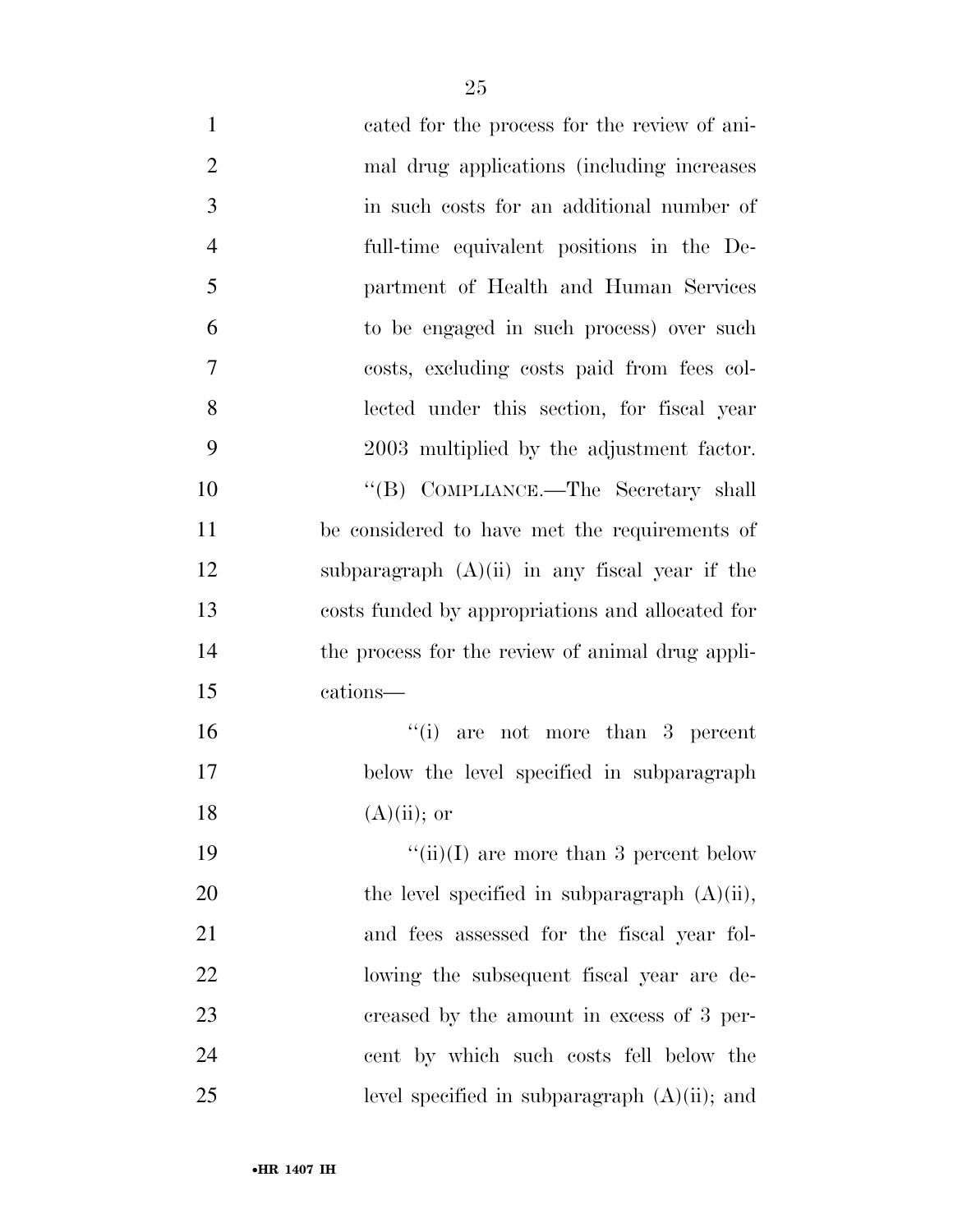|                | "(II) such costs are not more than $5$           |
|----------------|--------------------------------------------------|
| $\overline{2}$ | percent below the level specified in sub-        |
| -3             | paragraph $(A)(ii)$ .                            |
|                | "(C) PROVISION FOR EARLY PAYMENTS.—              |
| -5             | Payment of fees authorized under this section    |
| 6              | for a fiscal your prior to the due date for such |

 for a fiscal year, prior to the due date for such fees, may be accepted by the Secretary in ac- cordance with authority provided in advance in a prior year appropriations Act.

10 "(3) AUTHORIZATION OF APPROPRIATIONS.— For each of the fiscal years 2014 through 2018, there is authorized to be appropriated for fees under this section an amount equal to the total revenue amount determined under subsection (b) for the fis- cal year, as adjusted or otherwise affected under subsection (c) and paragraph (4).

17 <sup>''</sup>(4) OFFSET OF OVERCOLLECTIONS; RECOVERY 18 OF COLLECTION SHORTFALLS.—

19 "(A) OFFSET OF OVERCOLLECTIONS.—If the sum of the cumulative amount of fees col- lected under this section for fiscal years 2014 22 through 2016 and the amount of fees estimated to be collected under this section for fiscal year 2017 (including any increased fee collections at-tributable to subparagraph (B)), exceeds the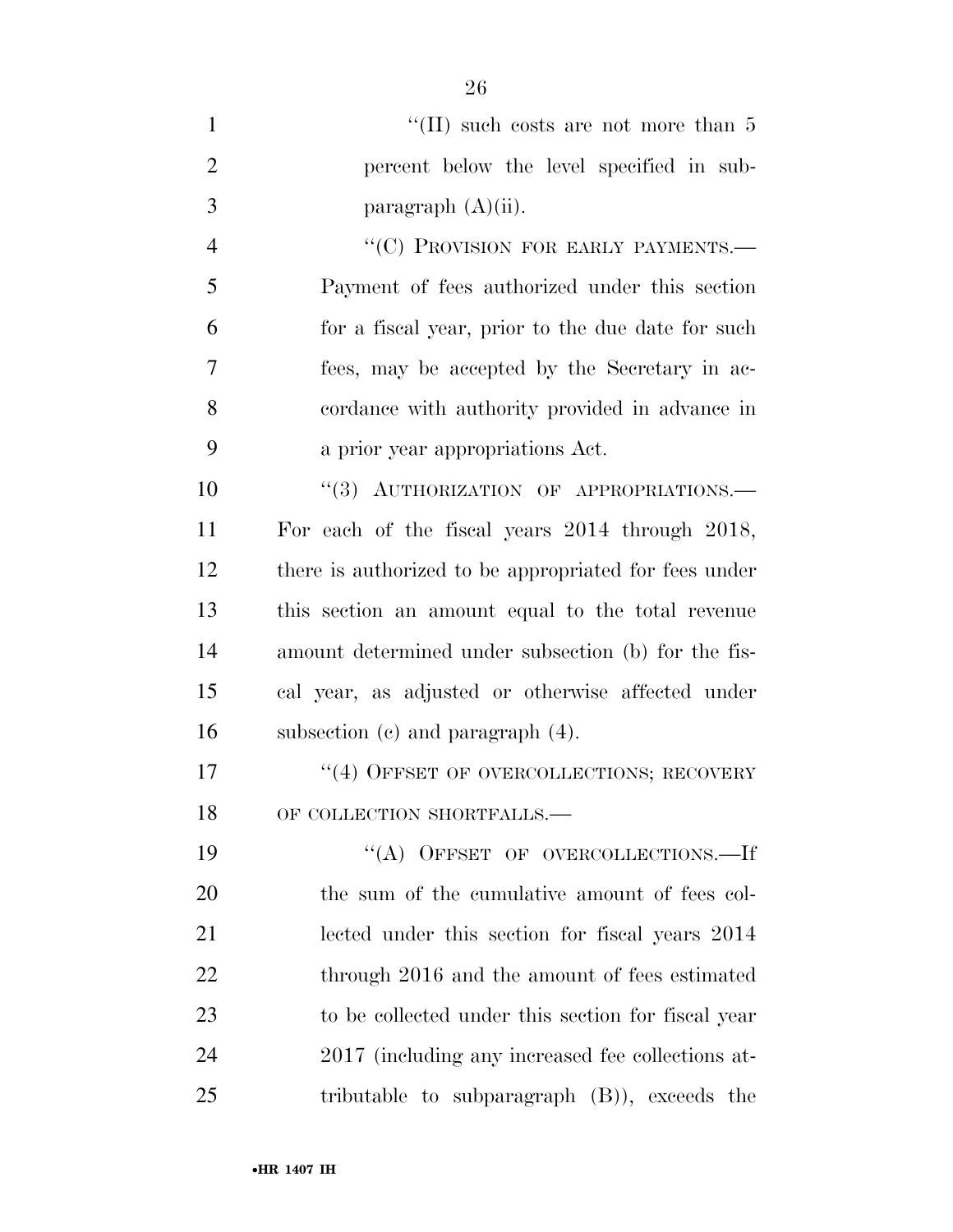| $\mathbf{1}$   | cumulative amount appropriated pursuant to         |
|----------------|----------------------------------------------------|
| $\overline{2}$ | paragraph $(3)$ for the fiscal years 2014 through  |
| 3              | 2017, the excess amount shall be credited to       |
| $\overline{4}$ | the appropriation account of the Food and          |
| 5              | Drug Administration as provided in paragraph       |
| 6              | $(1)$ , and shall be subtracted from the amount of |
| 7              | fees that would otherwise be authorized to be      |
| 8              | collected under this section pursuant to appro-    |
| 9              | priation Acts for fiscal year 2018.                |
| 10             | "(B) RECOVERY OF COLLECTION SHORT-                 |
| 11             | FALLS.                                             |
| 12             | "(i) FISCAL YEAR 2016.—For fiscal                  |
| 13             | year 2016, the amount of fees otherwise            |
| 14             | authorized to be collected under this sec-         |
| 15             | tion shall be increased by the amount, if          |
| 16             | any, by which the amount collected under           |
| 17             | section and appropriated for fiscal<br><i>this</i> |
| 18             | year 2014 falls below the amount of fees           |
| 19             | authorized for fiscal year 2014 under para-        |
| 20             | $graph(3)$ .                                       |
| 21             | "(ii) FISCAL YEAR 2017.—For fiscal                 |
| 22             | year 2017, the amount of fees otherwise            |
| 23             | authorized to be collected under this sec-         |
| 24             | tion shall be increased by the amount, if          |
| 25             | any, by which the amount collected under           |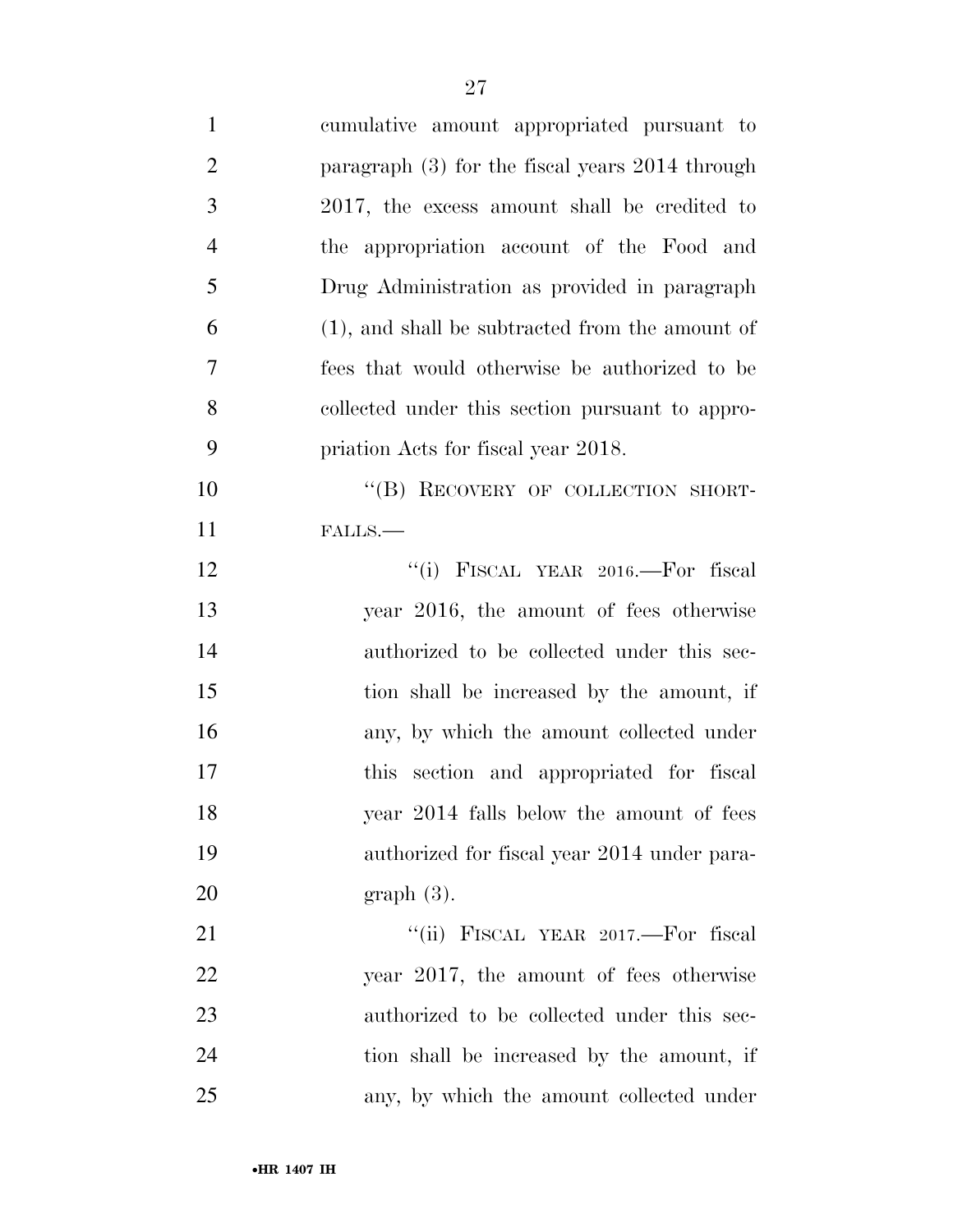this section and appropriated for fiscal year 2015 falls below the amount of fees authorized for fiscal year 2015 under para- graph (3). ''(iii) FISCAL YEAR 2018.—For fiscal year 2018, the amount of fees otherwise authorized to be collected under this sec- tion (including any reduction in the au- thorized amount under subparagraph (A)), shall be increased by the cumulative amount, if any, by which the amount col-

 estimated collections for fiscal year 2017) falls below the cumulative amount of fees authorized under paragraph (3) for fiscal 17 years 2016 and 2017.

lected under this section and appropriated

for fiscal years 2016 and 2017 (including

 ''(h) COLLECTION OF UNPAID FEES.—In any case where the Secretary does not receive payment of a fee as- sessed under subsection (a) within 30 days after it is due, such fee shall be treated as a claim of the United States Government subject to subchapter II of chapter 37 of title 31, United States Code.

 ''(i) WRITTEN REQUESTS FOR WAIVERS, REDUC-TIONS, AND REFUNDS.—To qualify for consideration for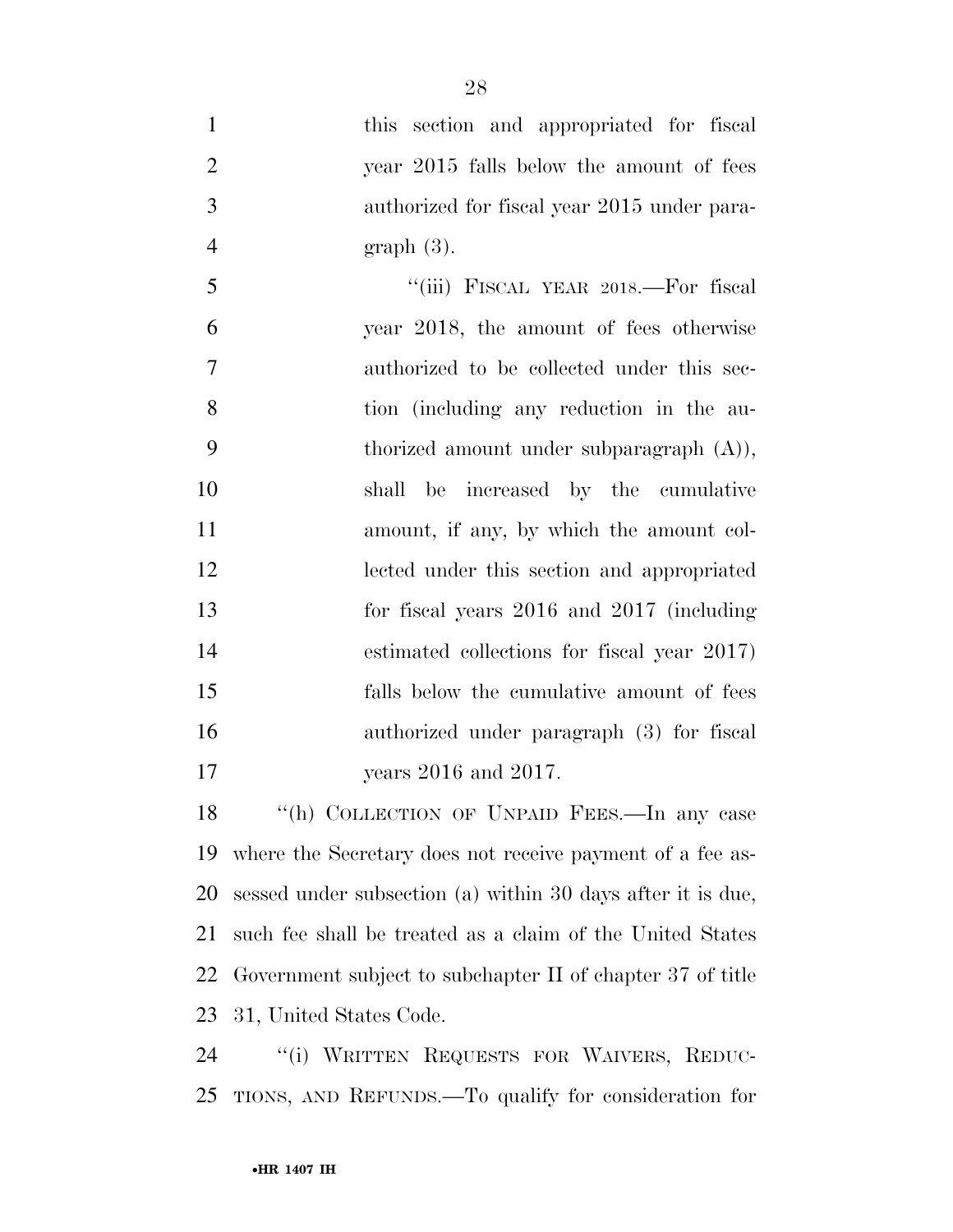a waiver or reduction under subsection (d), or for a refund of any fee collected in accordance with subsection (a), a person shall submit to the Secretary a written request for such waiver, reduction, or refund not later than 180 days after such fee is due.

 ''(j) CONSTRUCTION.—This section may not be con- strued to require that the number of full-time equivalent positions in the Department of Health and Human Serv- ices, for officers, employees, and advisory committees not engaged in the process of the review of animal drug appli- cations, be reduced to offset the number of officers, em-ployees, and advisory committees so engaged.

 ''(k) ABBREVIATED NEW ANIMAL DRUG APPLICA-TIONS.—The Secretary shall—

 ''(1) to the extent practicable, segregate the re- view of abbreviated new animal drug applications from the process for the review of animal drug appli-cations; and

 $\frac{1}{2}$  adopt other administrative procedures to ensure that review times of abbreviated new animal drug applications do not increase from their current level due to activities under the user fee program.''.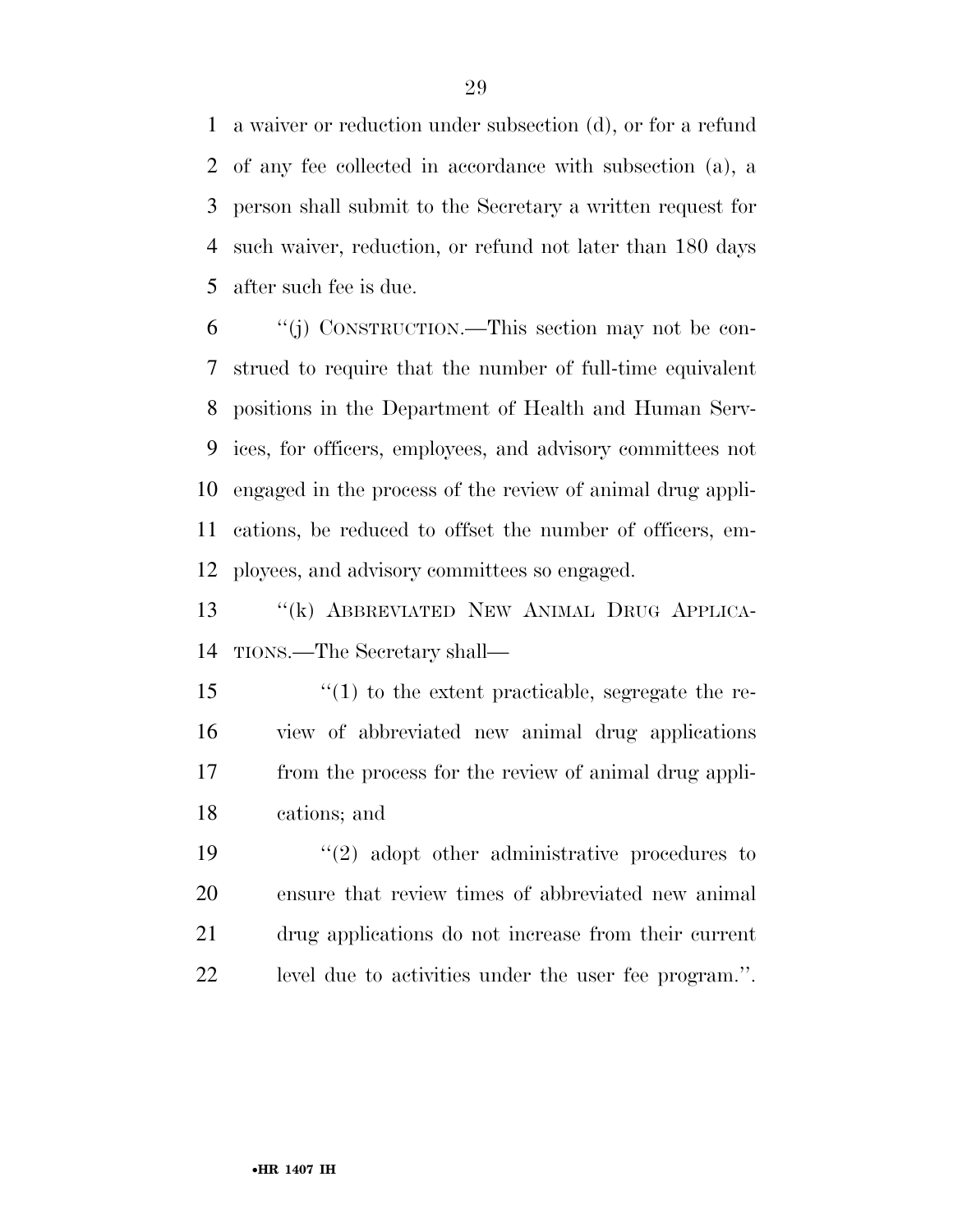**SEC. 4. REAUTHORIZATION; REPORTING REQUIREMENTS.** 

 Section 740A of the Federal Food, Drug, and Cos- metic Act (21 U.S.C. 379j–13) is amended to read as fol-lows:

## **''SEC. 740A. REAUTHORIZATION; REPORTING REQUIRE-MENTS.**

 ''(a) PERFORMANCE REPORT.—Beginning with fiscal year 2014, not later than 120 days after the end of each fiscal year during which fees are collected under this part, the Secretary shall prepare and submit to the Committee on Energy and Commerce of the House of Representatives and the Committee on Health, Education, Labor, and Pensions of the Senate a report concerning the progress of the Food and Drug Administration in achieving the goals identified in the letters described in section 1(b) of the Animal Drug User Fee Amendments of 2013 toward expediting the animal drug development process and the review of the new and supplemental animal drug applica- tions and investigational animal drug submissions during such fiscal year, the future plans of the Food and Drug Administration for meeting the goals, the review times for abbreviated new animal drug applications, and the admin- istrative procedures adopted by the Food and Drug Ad- ministration to ensure that review times for abbreviated new animal drug applications are not increased from their current level due to activities under the user fee program.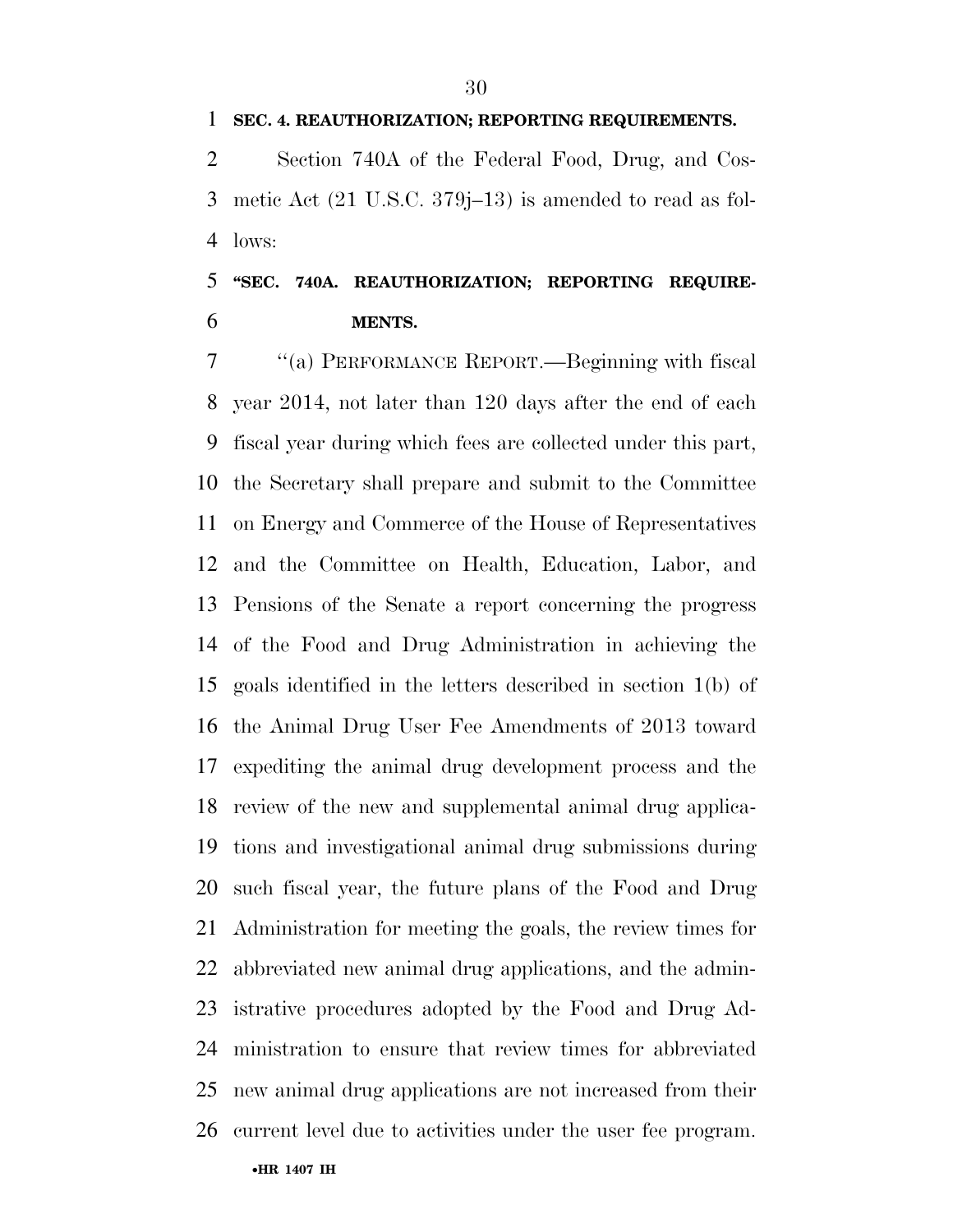''(b) FISCAL REPORT.—Beginning with fiscal year 2014, not later than 120 days after the end of each fiscal year during which fees are collected under this part, the Secretary shall prepare and submit to the Committee on Energy and Commerce of the House of Representatives and the Committee on Health, Education, Labor, and Pensions of the Senate a report on the implementation of the authority for such fees during such fiscal year and the use, by the Food and Drug Administration, of the fees collected during such fiscal year for which the report is made.

12 "(c) PUBLIC AVAILABILITY.—The Secretary shall make the reports required under subsections (a) and (b) available to the public on the Internet Web site of the Food and Drug Administration.

16 "(d) REAUTHORIZATION.—

 $\frac{17}{2}$  CONSULTATION.—In developing rec- ommendations to present to the Congress with re- spect to the goals, and plans for meeting the goals, for the process for the review of animal drug appli- cations for the first 5 fiscal years after fiscal year 2018, and for the reauthorization of this part for such fiscal years, the Secretary shall consult with—  $\cdot$  ''(A) the Committee on Energy and Com-merce of the House of Representatives;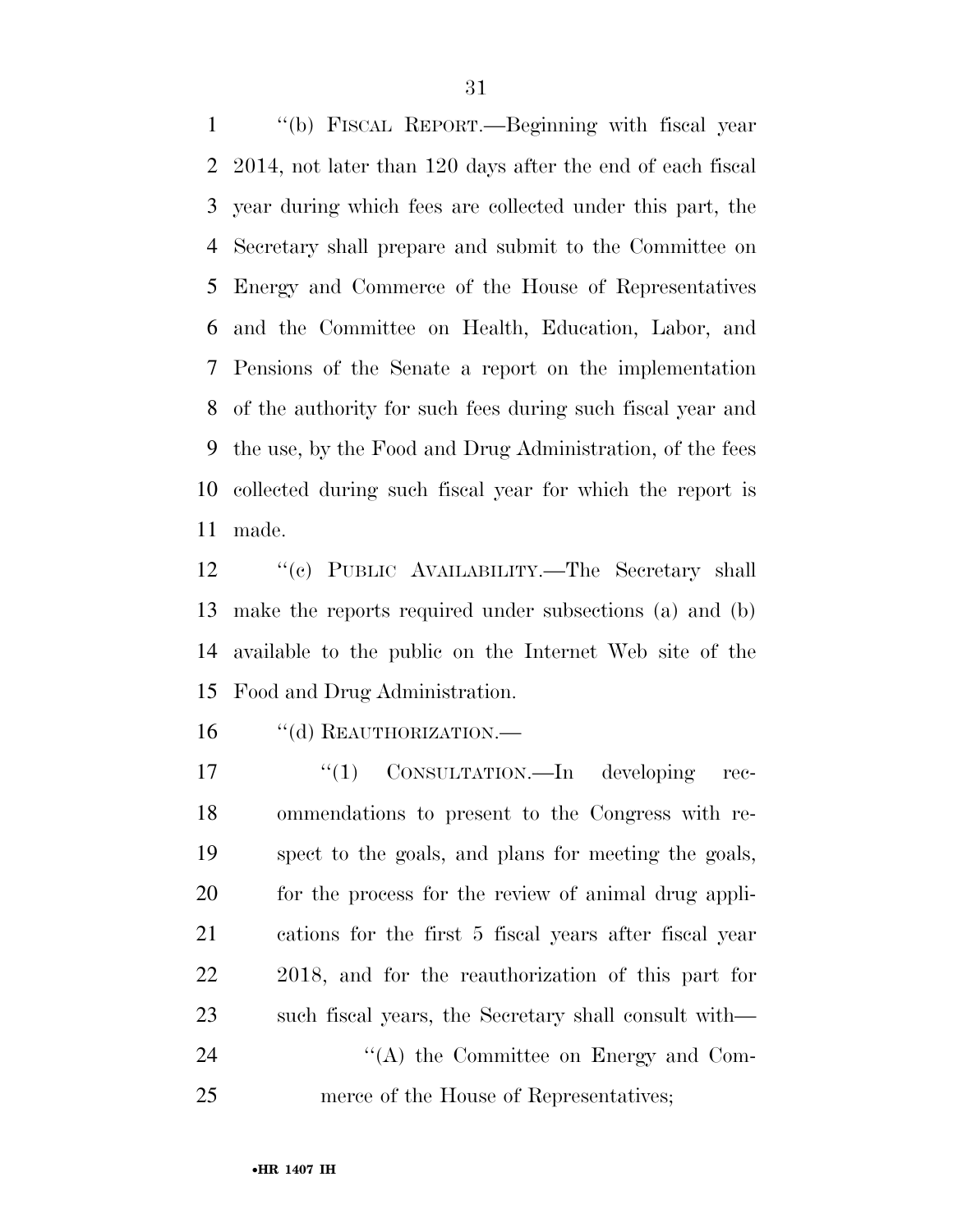| $\mathbf{1}$   | "(B) the Committee on Health, Education,               |
|----------------|--------------------------------------------------------|
| $\overline{2}$ | Labor, and Pensions of the Senate;                     |
| 3              | $\lq\lq$ (C) scientific and academic experts;          |
| $\overline{4}$ | $\lq\lq$ (D) veterinary professionals;                 |
| 5              | $\lq\lq(E)$ representatives of patient and con-        |
| 6              | sumer advocacy groups; and                             |
| $\overline{7}$ | $\lq\lq(F)$ the regulated industry.                    |
| 8              | "(2) PRIOR PUBLIC INPUT.—Prior to beginning            |
| 9              | negotiations with the regulated industry on the reau-  |
| 10             | thorization of this part, the Secretary shall—         |
| 11             | "(A) publish a notice in the Federal Reg-              |
| 12             | ister requesting public input on the reauthoriza-      |
| 13             | tion;                                                  |
| 14             | "(B) hold a public meeting at which the                |
| 15             | public may present its views on the reauthoriza-       |
| 16             | tion, including specific suggestions for changes       |
| 17             | to the goals referred to in subsection $(a)$ ;         |
| 18             | " $(C)$ provide a period of 30 days after the          |
| 19             | public meeting to obtain written comments from         |
| 20             | the public suggesting changes to this part; and        |
| 21             | $\lq\lq$ (D) publish the comments on the Food          |
| 22             | and Drug Administration's Internet Web site.           |
| 23             | "(3) PERIODIC CONSULTATION.—Not less fre-              |
| 24             | quently than once every 4 months during negotia-       |
| 25             | tions with the regulated industry, the Secretary shall |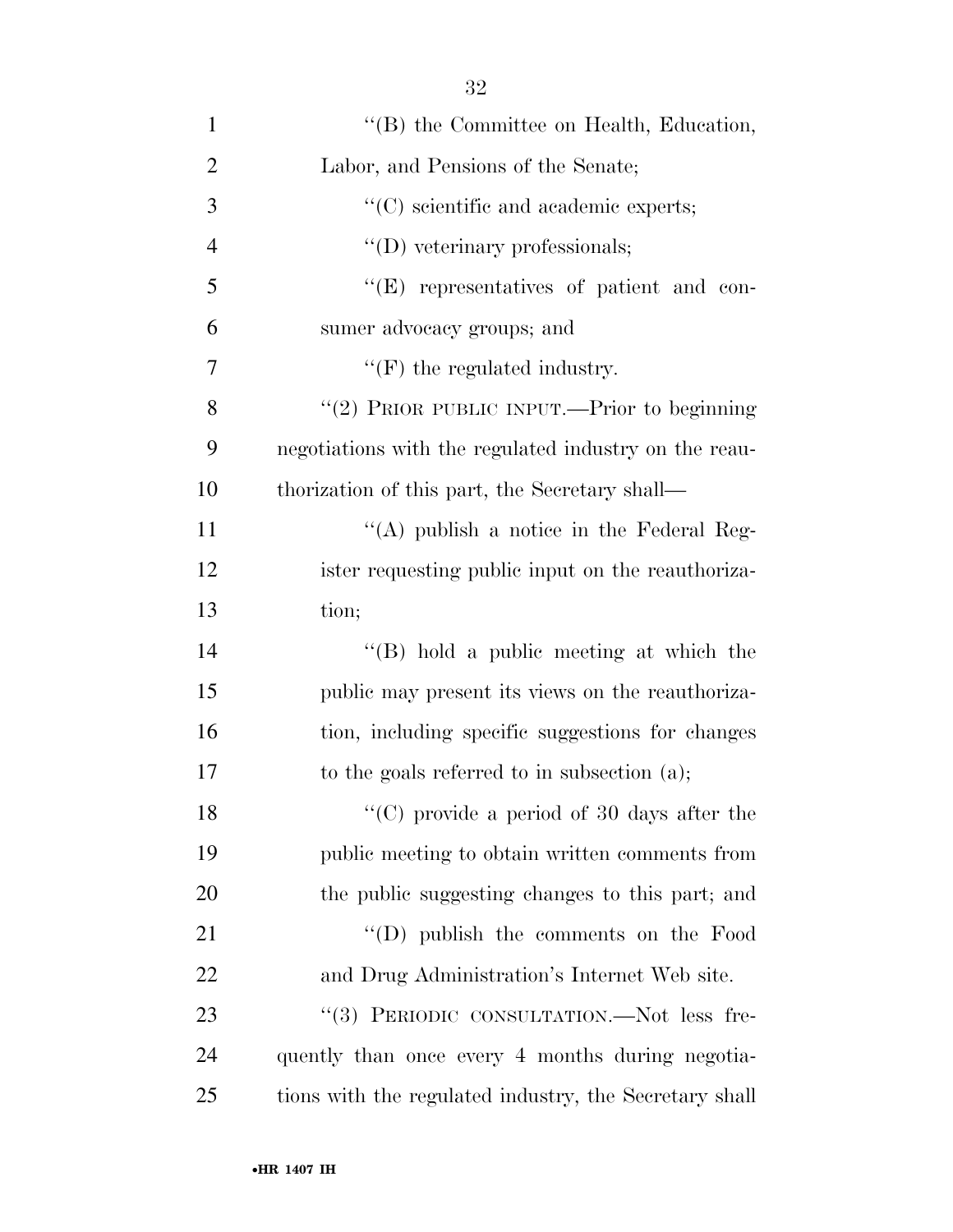| $\mathbf{1}$   | hold discussions with representatives of veterinary,  |
|----------------|-------------------------------------------------------|
| $\overline{2}$ | patient, and consumer advocacy groups to continue     |
| 3              | discussions of their views on the reauthorization and |
| $\overline{4}$ | their suggestions for changes to this part as ex-     |
| 5              | pressed under paragraph (2).                          |
| 6              | $``(4)$ PUBLIC REVIEW OF<br>RECOMMENDA-               |
| 7              | TIONS.—After negotiations with the regulated indus-   |
| $8\,$          | try, the Secretary shall—                             |
| 9              | $\lq\lq$ present the recommendations devel-           |
| 10             | oped under paragraph (1) to the congressional         |
| 11             | committees specified in such paragraph;               |
| 12             | $\lq\lq$ (B) publish such recommendations in the      |
| 13             | Federal Register;                                     |
| 14             | "(C) provide for a period of 30 days for              |
| 15             | the public to provide written comments on such        |
| 16             | recommendations;                                      |
| 17             | "(D) hold a meeting at which the public               |
| 18             | may present its views on such recommenda-             |
| 19             | tions; and                                            |
| 20             | $\lq\lq$ (E) after consideration of such public       |
| 21             | views and comments, revise such recommenda-           |
| 22             | tions as necessary.                                   |
| 23             | $``(5)$ TRANSMITTAL OF RECOMMENDATIONS.—              |
| 24             | Not later than January 15, 2018, the Secretary        |
| 25             | shall transmit to Congress the revised recommenda-    |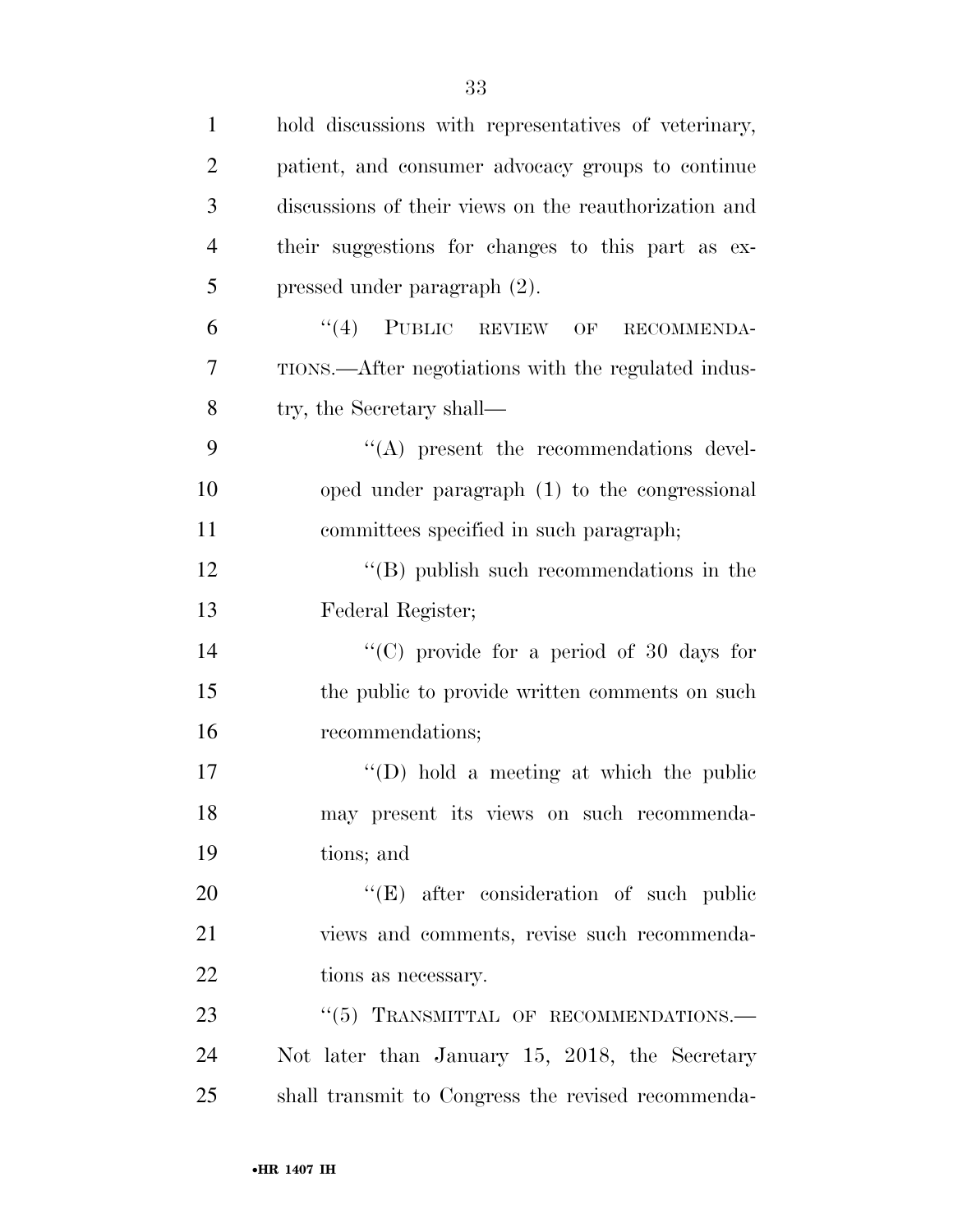| $\mathbf{1}$   | tions under paragraph (4), a summary of the views |
|----------------|---------------------------------------------------|
| $\overline{2}$ | and comments received under such paragraph, and   |
| 3              | any changes made to the recommendations in re-    |
| $\overline{4}$ | sponse to such views and comments.                |
| 5              | $``(6)$ MINUTES OF NEGOTIATION MEETINGS.—         |
| 6              | "(A) PUBLIC AVAILABILITY.--Before pre-            |
| 7              | senting the recommendations developed under       |
| 8              | paragraphs $(1)$ through $(5)$ to Congress, the   |
| 9              | Secretary shall make publicly available, on the   |
| 10             | Internet Web site of the Food and Drug Ad-        |
| 11             | ministration, minutes of all negotiation meet-    |
| 12             | ings conducted under this subsection between      |
| 13             | the Food and Drug Administration and the reg-     |
| 14             | ulated industry.                                  |
| 15             | "(B) CONTENT.—The minutes described               |
| 16             | under subparagraph (A) shall summarize any        |
| 17             | substantive proposal made by any party to the     |
| 18             | negotiations as well as significant controversies |
| 19             | or differences of opinion during the negotiations |

20 and their resolution.".

#### **SEC. 5. SAVINGS CLAUSE.**

 Notwithstanding the amendments made by this Act, part 4 of subchapter C of chapter VII of the Federal Food, Drug, and Cosmetic Act (21 U.S.C. 379j–11 et seq.), as in effect on the day before the date of the enactment of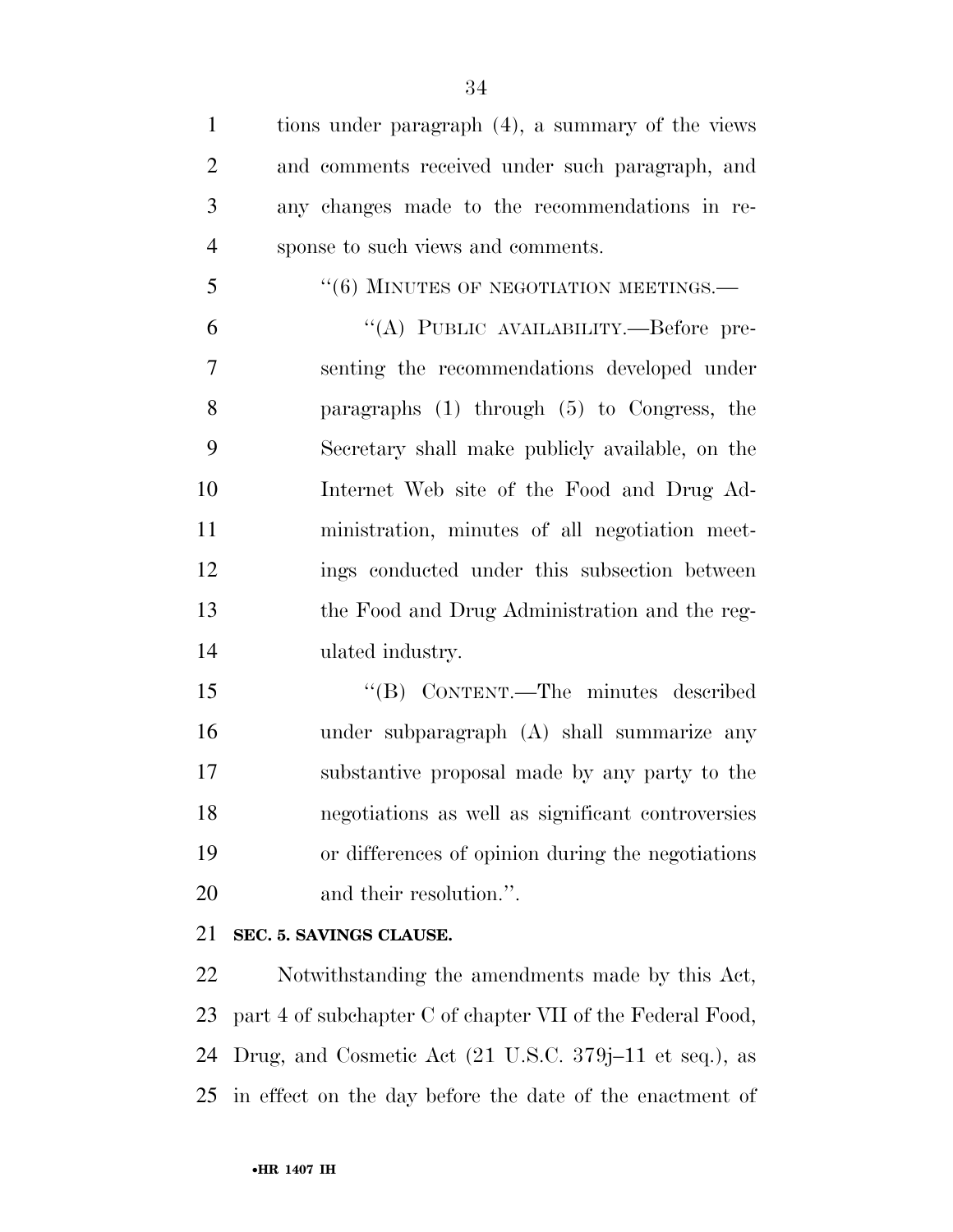this Act, shall continue to be in effect with respect to ani- mal drug applications and supplemental animal drug ap- plications (as defined in such part as of such day) that on or after October 1, 2008, but before October 1, 2013, were accepted by the Food and Drug Administration for filing with respect to assessing and collecting any fee re- quired by such part for a fiscal year prior to fiscal year 2014.

#### **SEC. 6. EFFECTIVE DATE.**

 The amendments made by this Act shall take effect on October 1, 2013, or the date of enactment of this Act, whichever is later, except that fees under part 4 of sub- chapter C of chapter VII of the Federal Food, Drug, and Cosmetic Act, as amended by this Act, shall be assessed for all animal drug applications and supplemental animal drug applications received on or after October 1, 2013, regardless of the date of the enactment of this Act.

#### **SEC. 7. SUNSET DATES.**

 (a) AUTHORIZATION.—Section 740 of the Federal Food, Drug, and Cosmetic Act (21 U.S.C. 379j–12) shall cease to be effective October 1, 2018.

 (b) REPORTING REQUIREMENTS.—Section 740A of the Federal Food, Drug, and Cosmetic Act (21 U.S.C. 379j–13) shall cease to be effective January 31, 2019.

(c) PREVIOUS SUNSET PROVISION.—